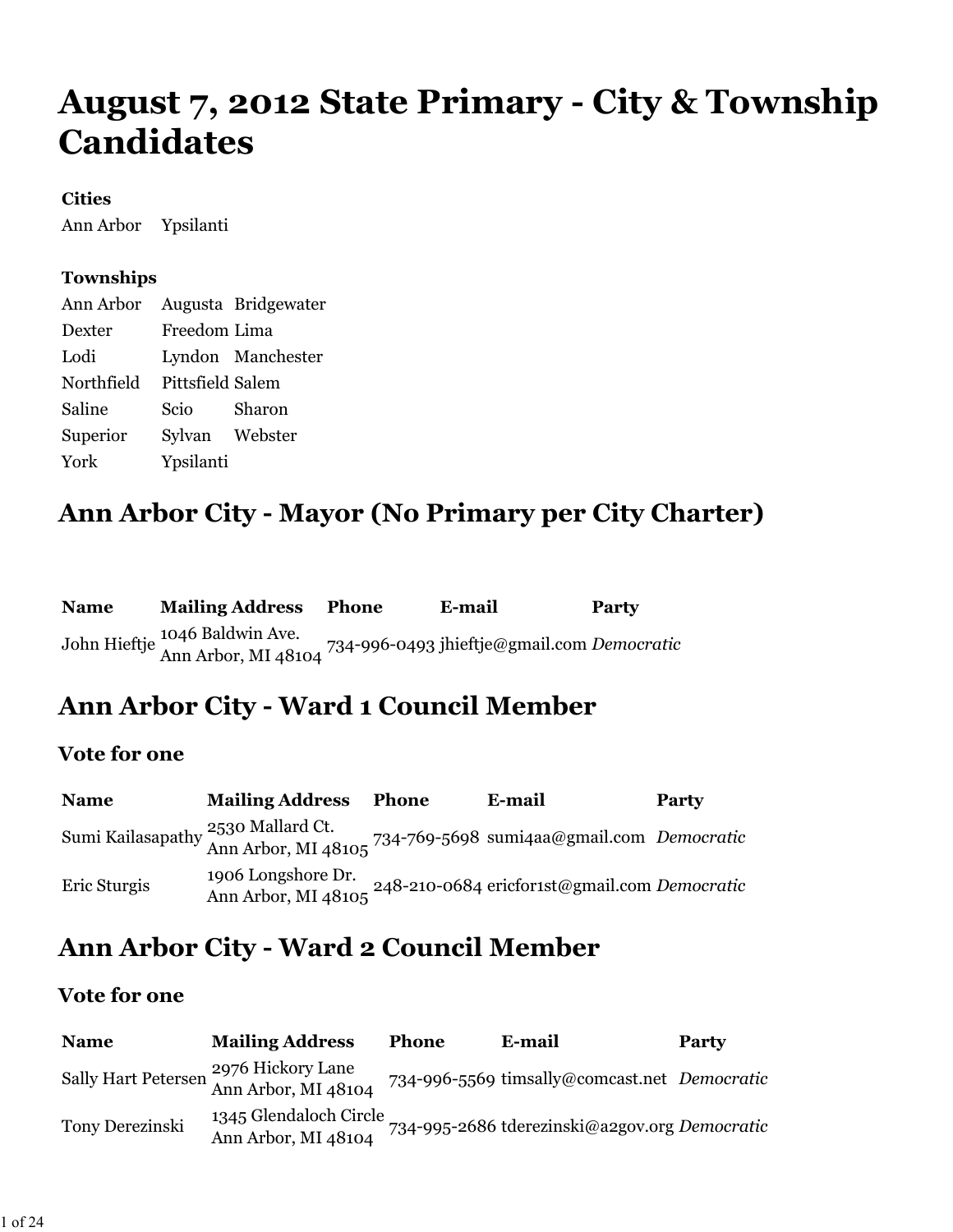## **Ann Arbor City - Ward 3 Council Member (No Primary per City Charter)**

**Name Mailing Address Phone E-mail Party** Christopher Taylor 1505 Brooklyn Ave. Ann Arbor, MI 48104 734-213-6223 votetaylora2@gmail.com *Democratic*

### **Ann Arbor City - Ward 4 Council Member**

#### **Vote for one**

| <b>Name</b> | <b>Mailing Address</b> | Phone | E-mail                                                                                                 | <b>Party</b> |
|-------------|------------------------|-------|--------------------------------------------------------------------------------------------------------|--------------|
| John Eaton  |                        |       | 1606 Dicken Dr.<br>Ann Arbor, MI 48103 734-662-6083 eaton4council@gmail.com Democratic                 |              |
|             |                        |       | Margie Teall 1208 Brooklyn Ave.<br>Ann Arbor, MI 48104 734-476-2777 margieteall@hotmail.com Democratic |              |

## **Ann Arbor City - Ward 5 Council Member**

#### **Vote for one**

| <b>Name</b>         | <b>Mailing Address</b> | <b>Phone</b> | E-mail                                                                                                          | Party      |
|---------------------|------------------------|--------------|-----------------------------------------------------------------------------------------------------------------|------------|
| Chuck Warpehoski    | 2020 Winewood          |              | Ann Arbor, MI 48103 734-972-8304 chuck.warpehoski@gmail.com Democratic                                          |            |
|                     |                        |              | Vivienne N. Armentrout 920 Vesper Rd.<br>Ann Arbor, MI 48103 734-668-8571 vnarmentrout@sbcglobal.net Democratic |            |
| <b>Stuart Berry</b> | 2252 S. Circle Drive   |              | Ann Arbor, MI 48103 734-668-6134 berryward5@hotmail.com                                                         | Republican |

### **Ypsilanti City - Ward 1 Council Member**

#### **Vote for one**

| <b>Name</b>                                                | <b>Mailing Address</b>                                                   | Phone | E-mail                                          | Party      |
|------------------------------------------------------------|--------------------------------------------------------------------------|-------|-------------------------------------------------|------------|
| Lois E. Allen Richardson 335 Worden<br>Ypsilanti, MI 48197 |                                                                          |       | 734-972-3673 loiserich@hotmail.com              | Democratic |
| <b>Steve Pierce</b>                                        | 118 S. Washington St.<br>Ypsilanti, MI 48197 734-252-9774 steve@ypsi.com |       |                                                 | Democratic |
| <b>Tyrone Bridges</b>                                      | PO Box 980731<br>Ypsilanti, MI 48198                                     |       | 734-444-4841 tyronebridges@yahoo.com Democratic |            |

## **Ypsilanti City - Ward 2 Council Member**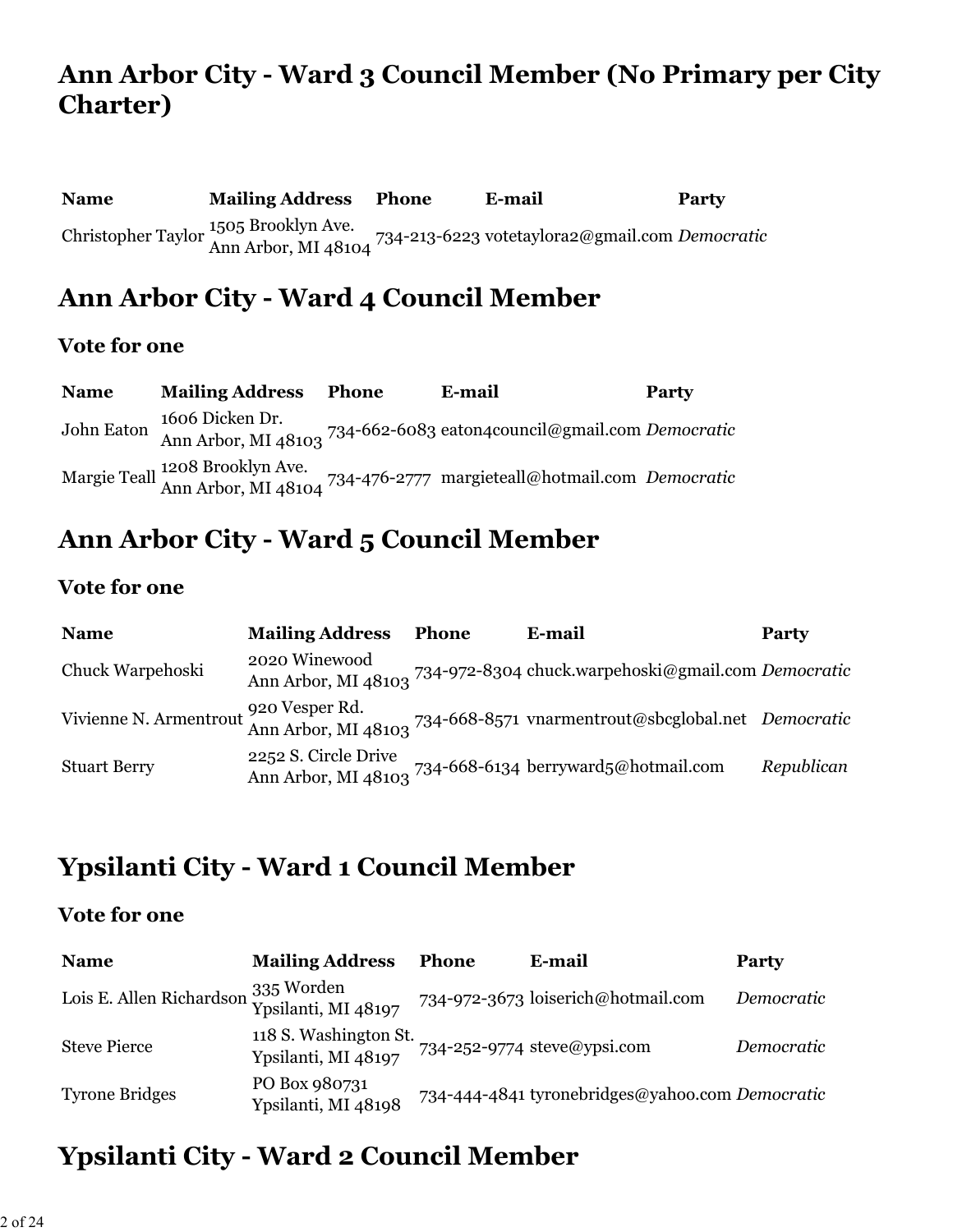#### **Vote for one**

| <b>Name</b> | <b>Mailing Address Phone</b> | E-mail                                                                                                    | <b>Party</b> |
|-------------|------------------------------|-----------------------------------------------------------------------------------------------------------|--------------|
|             |                              | Susan Moeller 1301 Roosevelt Blvd.<br>Ypsilanti, MI 48197 734-484-0553 susan.moeller@emich.edu Democratic |              |

### **Ypsilanti City - Ward 3 Council Member**

#### **Vote for one**

| <b>Name</b> | <b>Mailing Address Phone</b> | E-mail                                                                                                   | Party      |
|-------------|------------------------------|----------------------------------------------------------------------------------------------------------|------------|
| Ted Windish | 124 Miles St.                | Ypsilanti, MI 48198 734-484-3802 tedypsimich@yahoo.com                                                   | Democratic |
|             |                              | Peter J. Murdock 504 N. River<br>Ypsilanti, MI 48198 734-485-7799 murdock.sweeney@comcast.net Democratic |            |
| Mike Eller  | 708 Carver Ave.              | Ypsilanti, MI 48198 734-320-2281 eller.michael67@gmail.com                                               | Democratic |

### **Ann Arbor Township - Supervisor**

#### **Vote for one**

| <b>Name</b> | <b>Mailing Address Phone</b> | E-mail                                                                                          | Party |
|-------------|------------------------------|-------------------------------------------------------------------------------------------------|-------|
|             |                              | Michael Moran 4621 Ford Road<br>Ann Arbor, MI 48105 734-761-4804 moranmc@prodigy.net Democratic |       |

## **Ann Arbor Township - Clerk**

#### **Vote for one**

**Name Mailing Address Phone E-mail Party** Rena Basch 4260 Shetland Drive Ann Arbor, MI 48105 734-975-9411 rena\_bean@yahoo.com *Democratic*

### **Ann Arbor Township - Treasurer**

#### **Vote for one**

**Name Mailing Address Phone E-mail Party** Della DiPietro 4690 Mulberry Woods Ann Arbor, MI 48105 734-994-3079 N/A *Republican*

### **Ann Arbor Township - Trustee**

#### **Vote for four**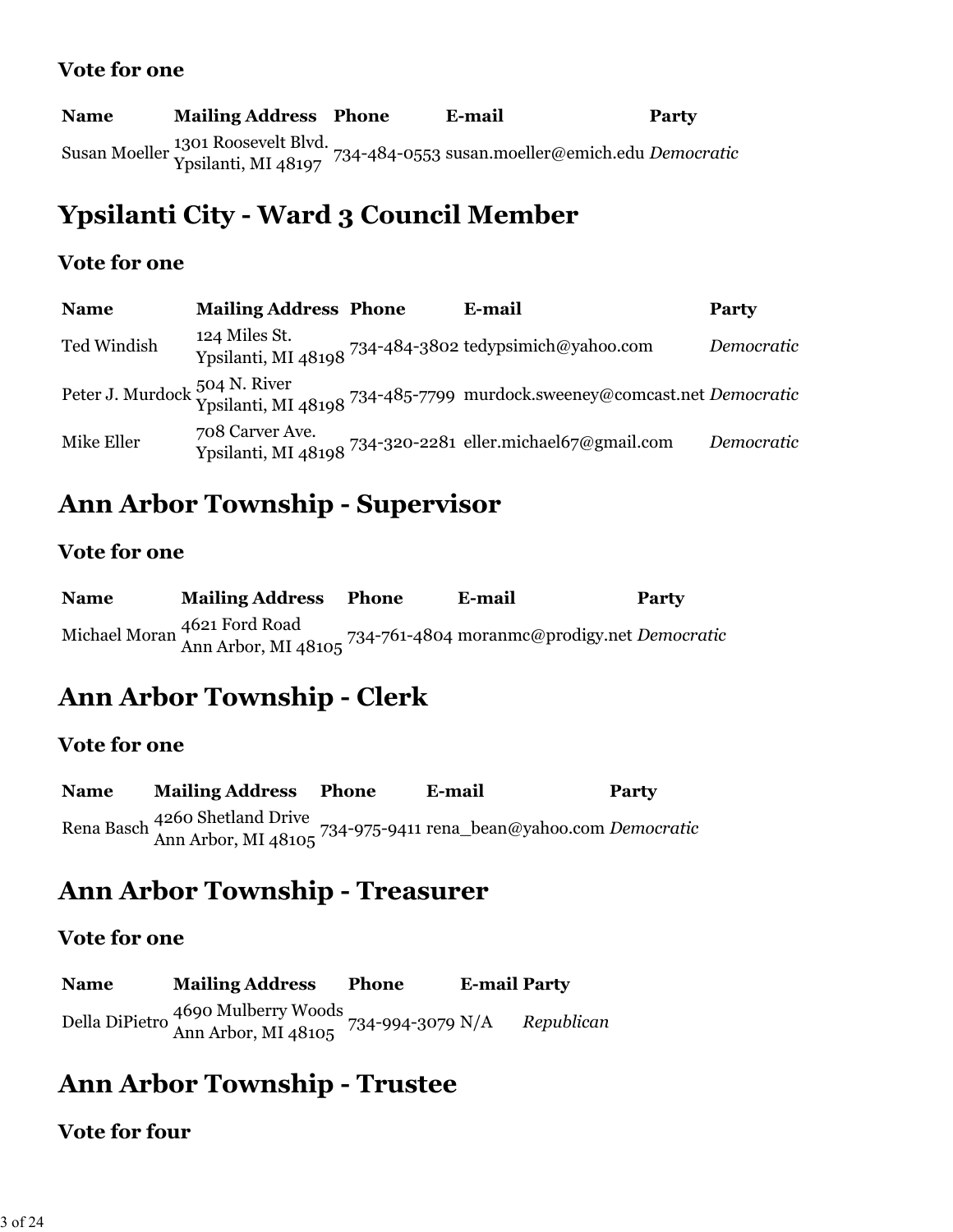| <b>Name</b>       | <b>Mailing Address</b>                         | <b>Phone</b> | E-mail                                          | <b>Party</b> |
|-------------------|------------------------------------------------|--------------|-------------------------------------------------|--------------|
| Kenneth Kohrs     | 3605 Barton Farm Drive<br>Ann Arbor, MI 48105  |              | 734-761-4142 kenkohrs@yahoo.com                 | Republican   |
| John E. Allison   | 4215 Shetland Dr.<br>Ann Arbor, MI 48105       |              | 734-971-3989 johnallison@comcast.net Democratic |              |
| Claudia Sedmak    | 4650 Erin Ct.<br>Ann Arbor, MI 48105           |              | 734-995-9732 sedmak@comcast.net                 | Democratic   |
| Randolph S. Perry | 2475 Whitmore Lake Road<br>Ann Arbor, MI 48105 |              | 734-786-0232 rperry53@comcast.net               | Republican   |

# **Augusta Township - Supervisor**

### **Vote for one**

| <b>Name</b>         | <b>Mailing Address</b>                                          | <b>Phone</b>     | E-mail                                                  | Party      |
|---------------------|-----------------------------------------------------------------|------------------|---------------------------------------------------------|------------|
| Pete Hafler         | 9175 Oak Road<br>Willis, MI 48191                               | 734-461-6038 N/A |                                                         | Democratic |
| William Tobler      | 13555 Bunton Rd.<br>Willis, MI 48191                            |                  | 734-587-3631 williamtobler@critterswoods.org Democratic |            |
| Richard Tsvetanoff  | 6100 Talladay Rd.<br>Milan, MI 48160                            | 734-439-0282 N/A |                                                         | Democratic |
| <b>Brian Shelby</b> | 10121 Bunton<br>Willis, MI 48191                                |                  | 734-461-6140 bshelby10121@yahoo.com                     | Republican |
| Kathleen M. Jackson | PO Box 212<br>Whittaker, MI 48190 734-368-7377 ryork326@aol.com |                  |                                                         | Republican |

# **Augusta Township - Clerk**

### **Vote for one**

| <b>Name</b>    | <b>Mailing Address</b>                              | <b>Phone</b> | E-mail                                                  | <b>Party</b> |
|----------------|-----------------------------------------------------|--------------|---------------------------------------------------------|--------------|
| Kathy Giszczak | 9760 Judd Rd.<br>Willis, MI 48191                   |              | 734-740-0530 k_perennial_gardens@comcast.net Democratic |              |
| Iva Bielec     | 7775 Milan Oakville Rd.<br>Milan, MI 48160          |              | 734-439-3902 iva@dundee.net                             | Democratic   |
|                | Kathleen McDonald PO Box 204<br>Whittaker, MI 48190 |              | 734-461-1055 mrskrmcdonald@aol.com                      | Republican   |
| Linda Adams    | 9271 Pitman Rd.<br>Ypsilanti, MI 48197              |              | 734-480-1007 indiansummers11@comcast.net                | Republican   |

# **Augusta Township - Treasurer**

| <b>Mailing Address Phone</b><br><b>Name</b> |  | E-mail | <b>Party</b> |
|---------------------------------------------|--|--------|--------------|
|---------------------------------------------|--|--------|--------------|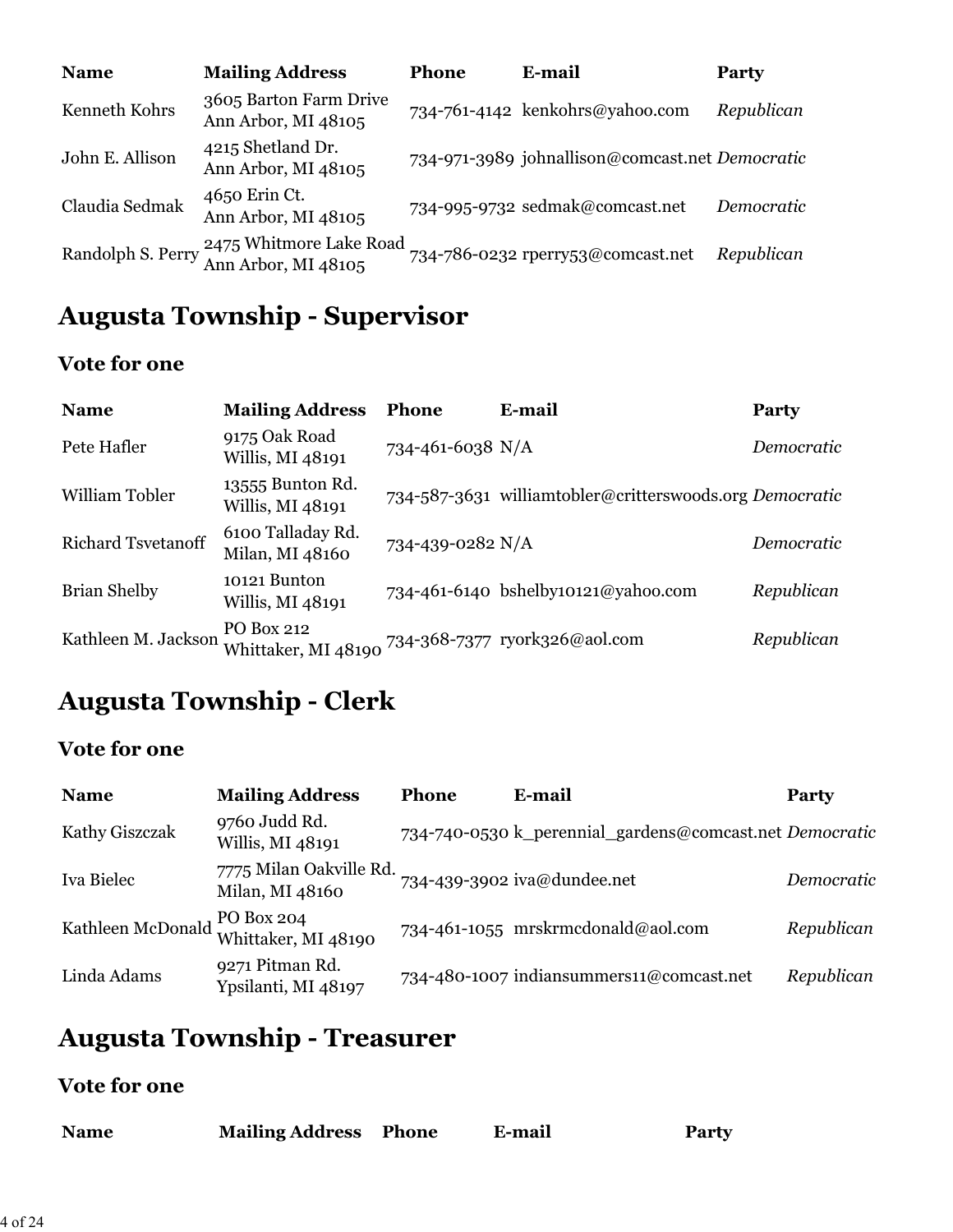| Susan Burek  | 10144 Tanksley Ct.<br>Willis, MI 48191 | 734-461-6296 sburek@provide.net                                                                                        | Democratic |
|--------------|----------------------------------------|------------------------------------------------------------------------------------------------------------------------|------------|
|              |                                        | Nevel Overton Slack $\frac{\text{PO Box }51}{\text{Whittaker, MI }48190}$ 616-502-3946 abbahawk@hotmail.com Republican |            |
| Lynda H. Dew | 10444 Willow Rd.<br>Willis, MI 48191   | 734-461-0983 lhdew@comcast.net                                                                                         | Democratic |

# **Augusta Township - Trustee**

### **Vote for four**

| <b>Name</b>                  | <b>Mailing Address</b>                        | Phone            | E-mail                                             | Party      |
|------------------------------|-----------------------------------------------|------------------|----------------------------------------------------|------------|
| Judy Thornton                | 13840 Moss Creek Rd.<br>Milan, MI 48160       |                  | 734-347-2454 quilter96@hughes.net                  | Democratic |
| Douglas Newsome              | 13353 Whittaker Rd.<br>Milan, MI 48160        | 734-307-5297 N/A |                                                    | Republican |
| <b>Dwight Parris Bennett</b> | P.O. Box 257<br>Whittaker, MI 48190           |                  | 734-439-1347 dpb48190@aol.com                      | Republican |
| Laverne Kailimai             | 11290 Rawsonville Rd.<br>Belleville, MI 48111 | 734-461-9221 N/A |                                                    | Democratic |
| Daniel K. Lula               | 10486 Willis Rd.<br>Willis, MI 48191          | 734-461-9331 N/A |                                                    | Republican |
| Michael J. King              | 10485 Willis Rd.<br>Willis, MI 48191          |                  | 734-262-0955 onebowhunt@yahoo.com                  | Republican |
| Joseph Keefe                 | 9388 Macey Rd.<br>Willis, MI 48191            |                  | 734-461-0804 jkeefe102@comast.net                  | Democratic |
| Dennis Chie                  | 8225 N. Morely Dr.<br>Willis, MI 48191        |                  | 734-270-2561 dennischie@yahoo.com                  | Republican |
| Ira Todd                     | PO Box 205<br>Whittaker, MI 48190             |                  | 734-644-6222 interrogatorbond@yahoo.com Democratic |            |
| H. Neil Johnson              | PO Box 185<br>Whittaker, MI 48190             |                  | 734-301-7913 hjohns24@emich.edu                    | Democratic |
| Cath Howard                  | 9229 Willow Rd.<br>Willis, MI 48191           |                  | 734-461-6493 cathhoward@comcast.net                | Democratic |

# **Bridgewater Township - Supervisor**

#### **Vote for one**

| <b>Name</b> | <b>Mailing Address</b>                                                                | <b>Phone</b> | E-mail | <b>Party</b> |
|-------------|---------------------------------------------------------------------------------------|--------------|--------|--------------|
|             | 8969 Shellenberger Rd.<br>Manchester, MI 48158 734-277-2843 mhsrhs@aol.com Republican |              |        |              |

# **Bridgewater Township - Clerk**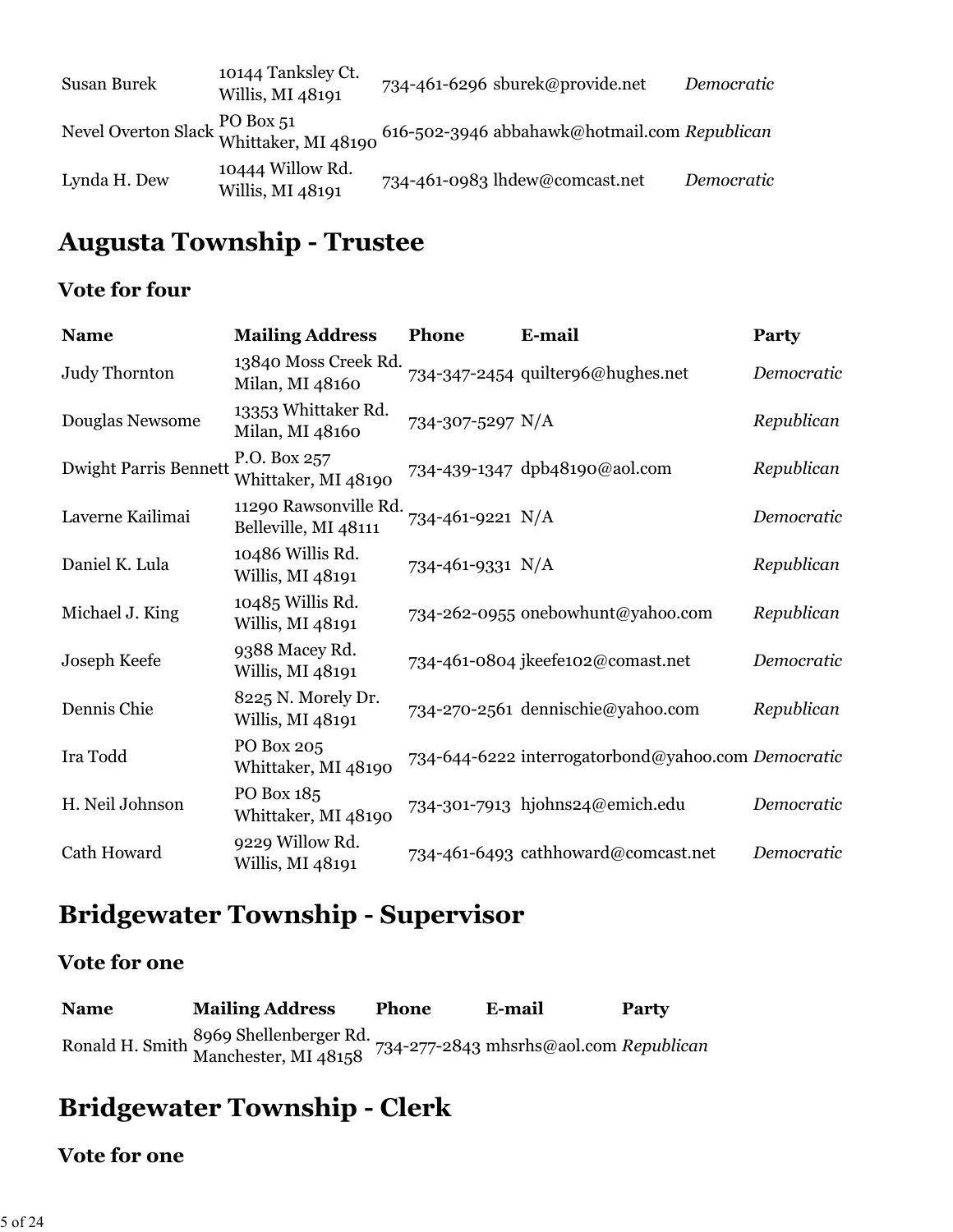### **Bridgewater Township - Treasurer**

#### **Vote for one**

**Name Mailing Address Phone E-mail Party** Michelle McQueer PO Box 8 Bridgewater, MI 48115 734-709-8091 konakaffee@yahoo.com *Republican*

### **Bridgewater Township - Trustee**

#### **Vote for two**

| <b>Name</b>    | <b>Mailing Address</b>                                       | <b>Phone</b>     | E-mail                                        | <b>Party</b> |
|----------------|--------------------------------------------------------------|------------------|-----------------------------------------------|--------------|
|                | R. Geoffrey Oliver 15843 Sheridan Rd.<br>Clinton, MI 49236   |                  | 517-456-7700 gm.lawncare@yahoo.com Republican |              |
| Wes Cowden     | 8817 Schellenberger<br>Manchester, MI 48158 734-368-6938 N/A |                  |                                               | Republican   |
| David C. Faust | 11500 Clinton Rd.<br>Clinton, MI $49236$                     | 517-456-4969 N/A |                                               | Republican   |

## **Bridgewater Township - Constable**

#### **Vote for one**

| <b>Name</b> | <b>Mailing Address</b>                                                 | <b>Phone</b> | <b>E-mail Party</b> |            |
|-------------|------------------------------------------------------------------------|--------------|---------------------|------------|
|             | Michael Meeks 13531 Bemis Rd.<br>Manchester, MI 48158 734-428-9169 N/A |              |                     | Republican |

### **Dexter Township - Supervisor**

| <b>Name</b>                                       | <b>Mailing Address</b>                       | <b>Phone</b> | E-mail                                                    | Party      |
|---------------------------------------------------|----------------------------------------------|--------------|-----------------------------------------------------------|------------|
| Kathryn M. Bowring PO Box 532<br>Dexter, MI 48130 |                                              |              | 734-646-4053 bowring4supervisor@gmail.com                 | Republican |
| James L. Drolett                                  | 9933 Algonquin<br>Pinckney, MI 48169         |              | 734-426-2598 jdrolett@charter.net                         | Republican |
| Karen Nolte<br>(WITHDRAWN)                        |                                              |              |                                                           |            |
| Pat A. Kelly                                      | 9585 Halfmoon Lake Dr.<br>Pinckney, MI 48169 |              | 734-475-2628 patkelly.for.supervisor@gmail.com Democratic |            |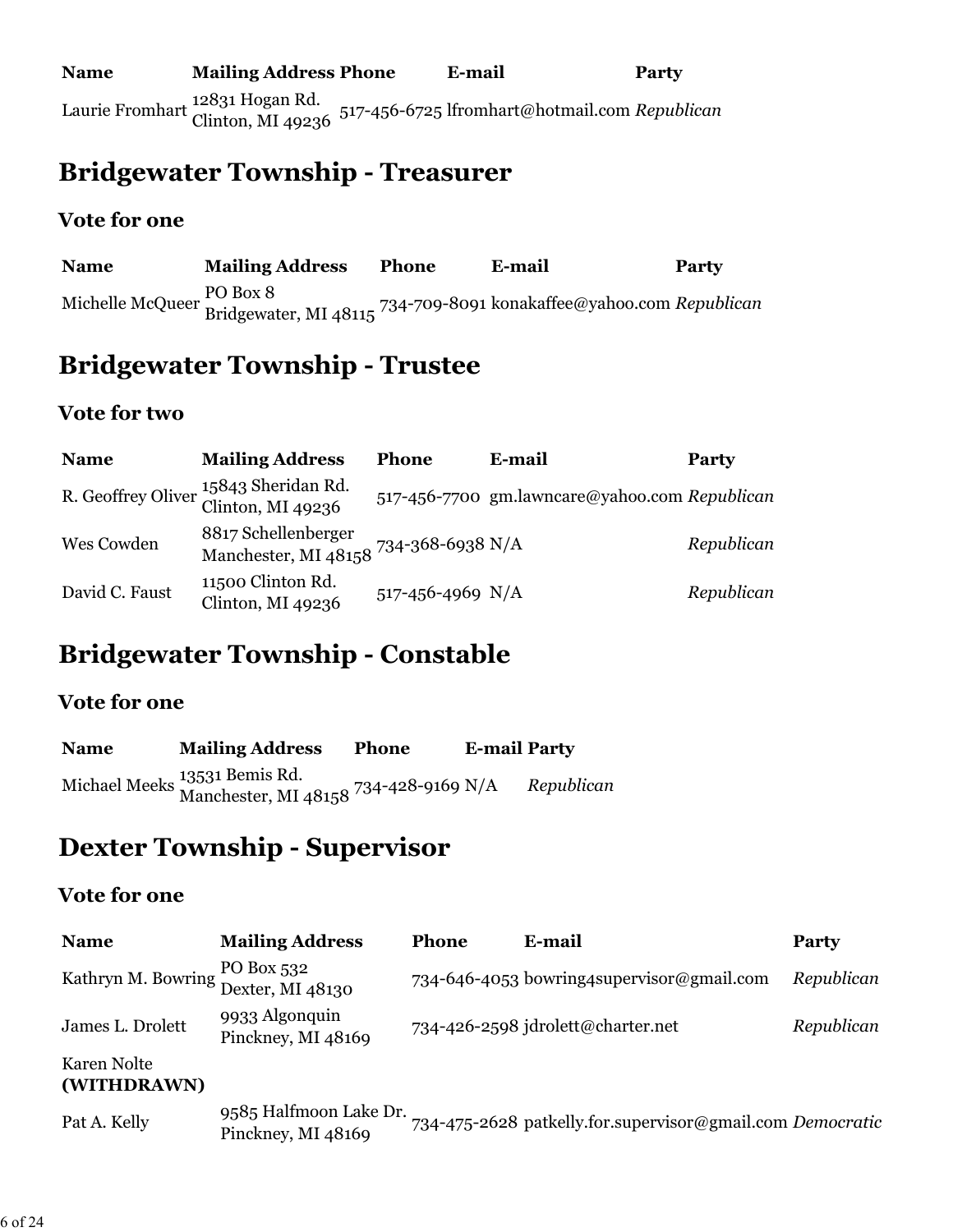## **Dexter Township - Clerk**

### **Vote for one**

| <b>Name</b> | <b>Mailing Address Phone</b>                       | E-mail                                           | Party |
|-------------|----------------------------------------------------|--------------------------------------------------|-------|
|             | Harley B. Rider 4221 Rider Ct.<br>Dexter, MI 48130 | 734-426-2841 harley.b.rider@gmail.com Republican |       |

## **Dexter Township - Treasurer**

### **Vote for one**

| <b>Name</b>   | <b>Mailing Address</b>                              | Phone | E-mail                                           | Party      |
|---------------|-----------------------------------------------------|-------|--------------------------------------------------|------------|
|               | Libby Brushaber 6678 Madden Rd.<br>Dexter, MI 48130 |       | 734-475-9398 libbybrushaber@gmail.com Republican |            |
| Mark A. Wojno | 10200 Stinchfield Woods<br>Pinckney, MI 48169       |       | 734-476-7543 dmsi@mich.com                       | Republican |

## **Dexter Township - Trustee**

### **Vote for four**

| <b>Name</b>          | <b>Mailing Address</b>                                     | <b>Phone</b>     | E-mail                                              | Party      |
|----------------------|------------------------------------------------------------|------------------|-----------------------------------------------------|------------|
| <b>Steve Feinman</b> | 3095 Fieldstone Dr.<br>Dexter, MI 48130                    |                  | 734-726-5074 sfeinman@mindspring.com                | Democratic |
| Michael Howard       | 9801 Fleming<br>Dexter, MI 48130                           |                  | 734-426-4307 donnadmj4@charter.net                  | Republican |
| John T. Emerick      | 6080 Dexter Pinckney Rd.<br>Dexter, MI 48130               |                  | 734-426-8384 johntemerick@yahoo.com                 | Republican |
| <b>Bill Gajewski</b> | 9820 Stinchfield Woods Rd.<br>Pinckney, MI 48169           |                  | 734-426-3030 sunkastle8@netzero.net                 | Republican |
| Carl J. Lesser       | 9221 Island Lake Rd.<br>Dexter, MI 48130                   | 734-426-3587 N/A |                                                     | Republican |
|                      | Jason Maciejewski 6371 Stillwater Dr.<br>Chelsea, MI 48118 |                  | 734-433-1828 maciejewski.jason@gmail.com Democratic |            |

## **Freedom Township - Supervisor**

| <b>Name</b>                    | <b>Mailing Address</b>                          | <b>Phone</b>     | <b>E-mail Party</b> |            |
|--------------------------------|-------------------------------------------------|------------------|---------------------|------------|
| Dale Weidmayer                 | 10360 Pleasant Lake Road<br>Ann Arbor, MI 48103 | 734-429-7101 N/A |                     | Republican |
| Luther Schaible<br>(WITHDRAWN) |                                                 |                  |                     |            |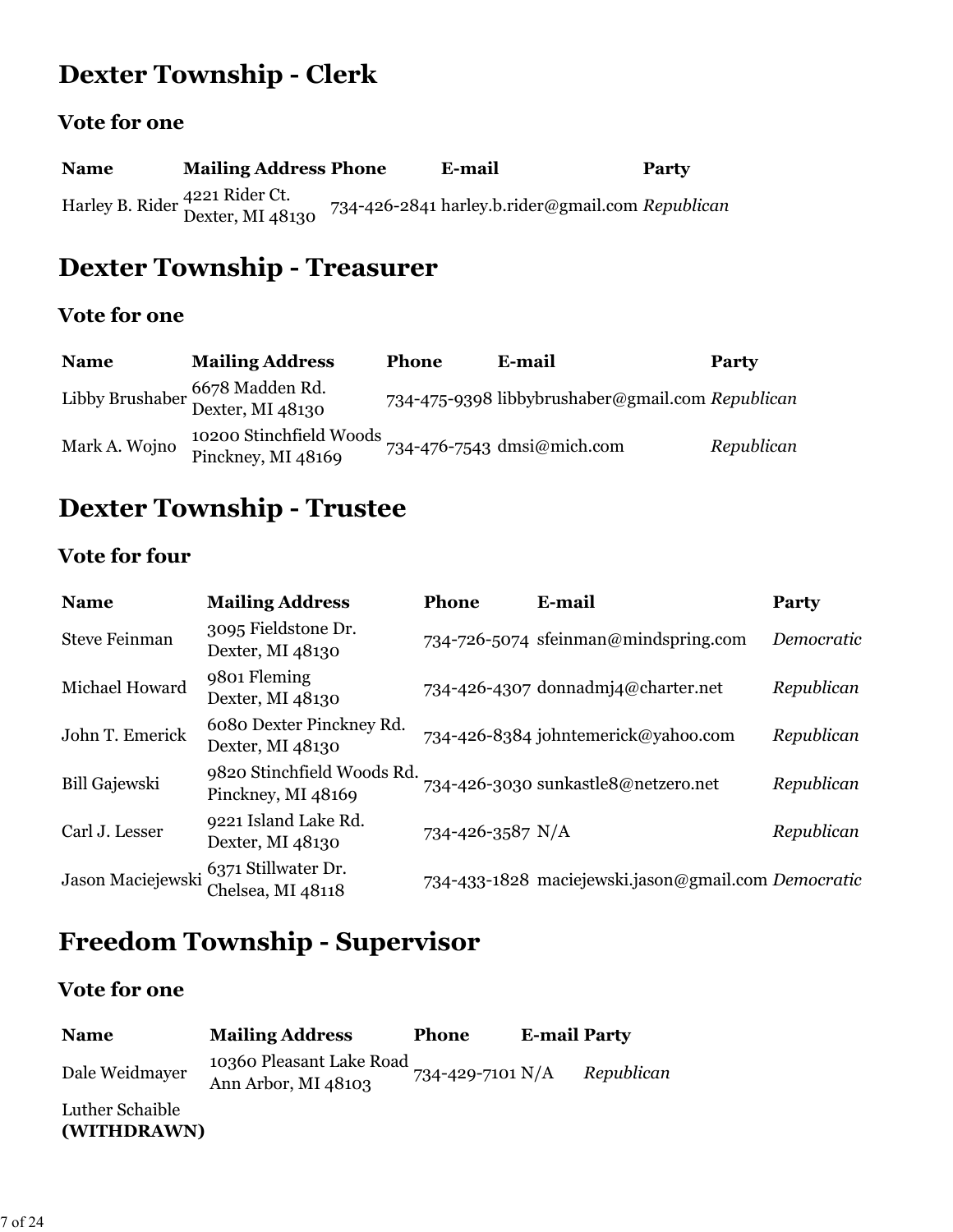## **Freedom Township - Clerk**

### **Vote for one**

| <b>Name</b> | <b>Mailing Address Phone</b>                                                                   | E-mail | Party |
|-------------|------------------------------------------------------------------------------------------------|--------|-------|
|             | Jennifer Alexa 4383 Lima Center<br>Ann Arbor, MI 48103 734-428-0822 alexajj@aol.com Republican |        |       |

## **Freedom Township - Treasurer**

### **Vote for one**

| <b>Name</b>    | <b>Mailing Address</b>                                                                                            | Phone            | E-mail | Party      |
|----------------|-------------------------------------------------------------------------------------------------------------------|------------------|--------|------------|
| Kenny E. Siler | 13175 E. Pleasant Lake Rd.<br>Manchester, MI 48158-9570 <sup>734-428-7876</sup> kesiler@aol.com <i>Republican</i> |                  |        |            |
|                | Rudy T. Layher 11200 E. Pleasant Lake Rd.<br>Manchester, MI 48158                                                 | 734-428-9128 N/A |        | Republican |

## **Freedom Township - Trustee**

#### **Vote for two**

| <b>Name</b>     | <b>Mailing Address</b>                                             | <b>Phone</b> | E-mail                                         | Party      |
|-----------------|--------------------------------------------------------------------|--------------|------------------------------------------------|------------|
| Dennis E. Huehl | 3840 S. Fletcher Rd.<br>Chelsea, MI 48118                          |              | 734-475-1051 huehl3@aol.com                    | Republican |
|                 | Daniel L. Schaible 13785 Pleasant Lake Rd.<br>Manchester, MI 48158 |              | 734-428-7241 d.schaible@hotmail.com Republican |            |

# **Lima Township - Supervisor**

#### **Vote for one**

| <b>Name</b>                                             | <b>Mailing Address</b>                       | <b>Phone</b> | E-mail                                          | <b>Party</b> |
|---------------------------------------------------------|----------------------------------------------|--------------|-------------------------------------------------|--------------|
| Craig A. Maier                                          | 1185 S. Fletcher Rd.<br>Chelsea, MI 48118    |              | 734-550-6595 craigmaier2@gmail.com              | Republican   |
| Kenneth B. Unterbrink 770 S. Freer<br>Chelsea, MI 48118 |                                              |              | 734-475-1491 unterbrink@peoplepc.com Republican |              |
| Robert Spink                                            | 1457 S. Lima Center Rd.<br>Chelsea, MI 48118 |              | 734-475-6968 spinkrf@aol.com                    | Republican   |

## **Lima Township - Clerk**

| <b>Name</b> | <b>Mailing Address</b> | <b>Phone</b> | <b>E-mail Party</b> |
|-------------|------------------------|--------------|---------------------|
|             |                        |              |                     |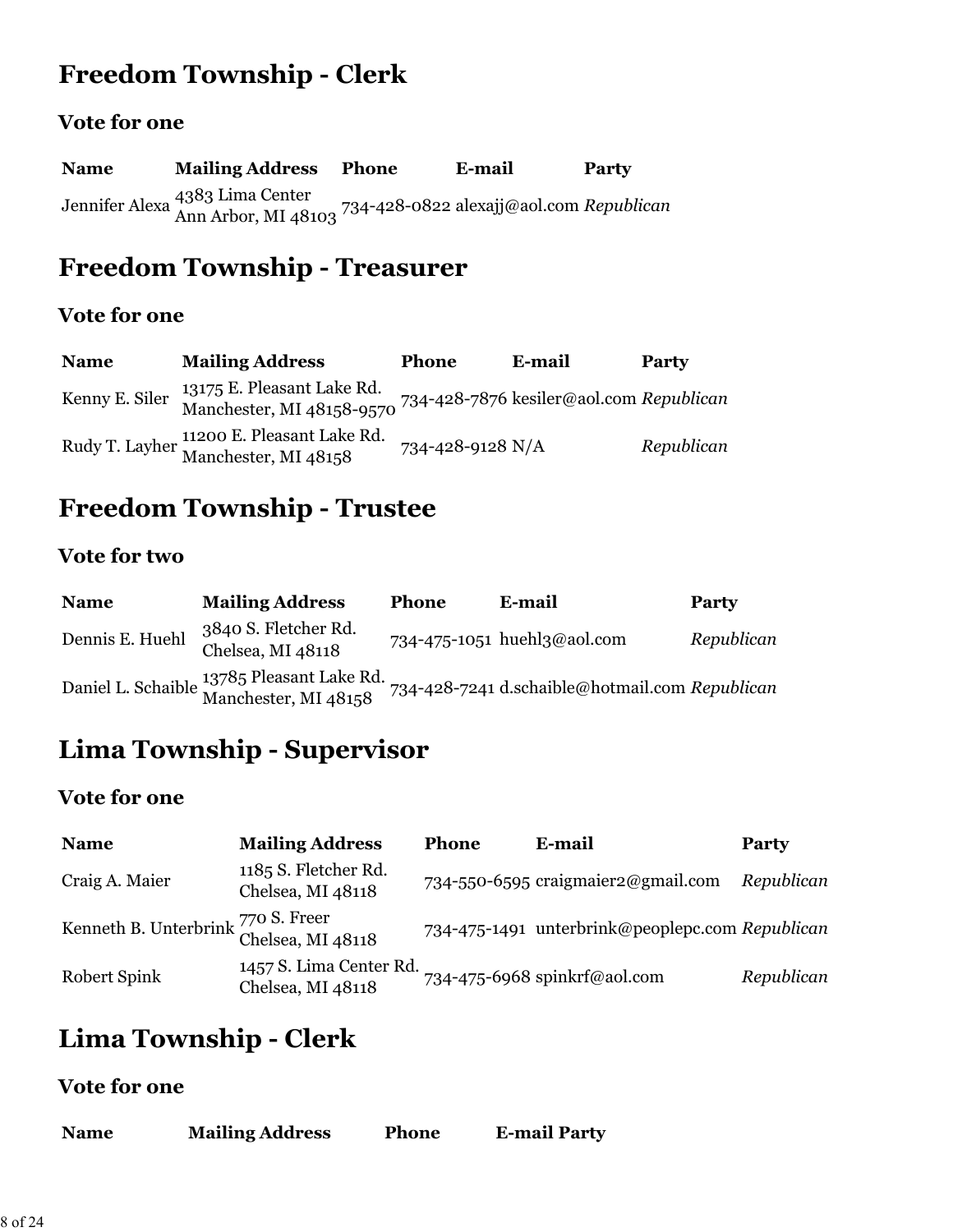Arlene R. Bareis 10411 Dexter-Chelsea Rd. Dexter, MI 48130 734-475-2202 N/A *Republican*

### **Lima Township - Treasurer**

#### **Vote for one**

| <b>Name</b> | <b>Mailing Address</b>                                      | <b>Phone</b> | E-mail                                     | <b>Party</b> |
|-------------|-------------------------------------------------------------|--------------|--------------------------------------------|--------------|
|             | 10420 E. Hershey Lane<br>Nanette L. Havens Dexter, MI 48130 |              | 734-475-1978 irs107@hotmail.com Republican |              |

### **Lima Township - Trustee**

#### **Vote for two**

| <b>Name</b>                                                           | <b>Mailing Address</b>                       | <b>Phone</b>     | E-mail                                                  | Party      |
|-----------------------------------------------------------------------|----------------------------------------------|------------------|---------------------------------------------------------|------------|
| <b>Lawrence Risner</b>                                                | 10944 Jackson Road<br>Dexter, MI 48130       | 734-260-6650 N/A |                                                         | Republican |
| Donald Laier                                                          | 1130 S. Lima Center Rd.<br>Chelsea, MI 48118 | 734-475-7778 N/A |                                                         | Republican |
| Gregory A. McKenzie <sup>1741</sup> N. Dancer Rd.<br>Dexter, MI 48130 |                                              |                  | 734-475-2486 gmckenzie@danielsandzernack.com Republican |            |

## **Lodi Township - Supervisor**

#### **Vote for one**

| <b>Name</b>                                        | <b>Mailing Address</b>                  | <b>Phone</b> | E-mail                                             | <b>Party</b> |
|----------------------------------------------------|-----------------------------------------|--------------|----------------------------------------------------|--------------|
| Karen Edman                                        | 3744 Weber Rd.<br>Saline, MI 48176      |              | 734-429-1864 kedman238121mi@comcast.net Republican |              |
| Jeffrey Feldkamp 7873 Dell Rd.<br>Saline, MI 48176 |                                         |              | 810-691-0145 jefeldkamp@aol.com                    | Republican   |
| Janann Godek                                       | 2600 Tessmer Rd.<br>Ann Arbor, MI 48103 |              | 734-663-8576 jmgodek@sbcglobal.net                 | Republican   |

## **Lodi Township - Clerk**

#### **Vote for one**

**Name Mailing Address Phone E-mail Party** Elaine Masters 7821 Pleasant Lake Rd. Ann Arbor, MI 48103 734-665-3094 schaibs4@aol.com *Republican*

### **Lodi Township - Treasurer**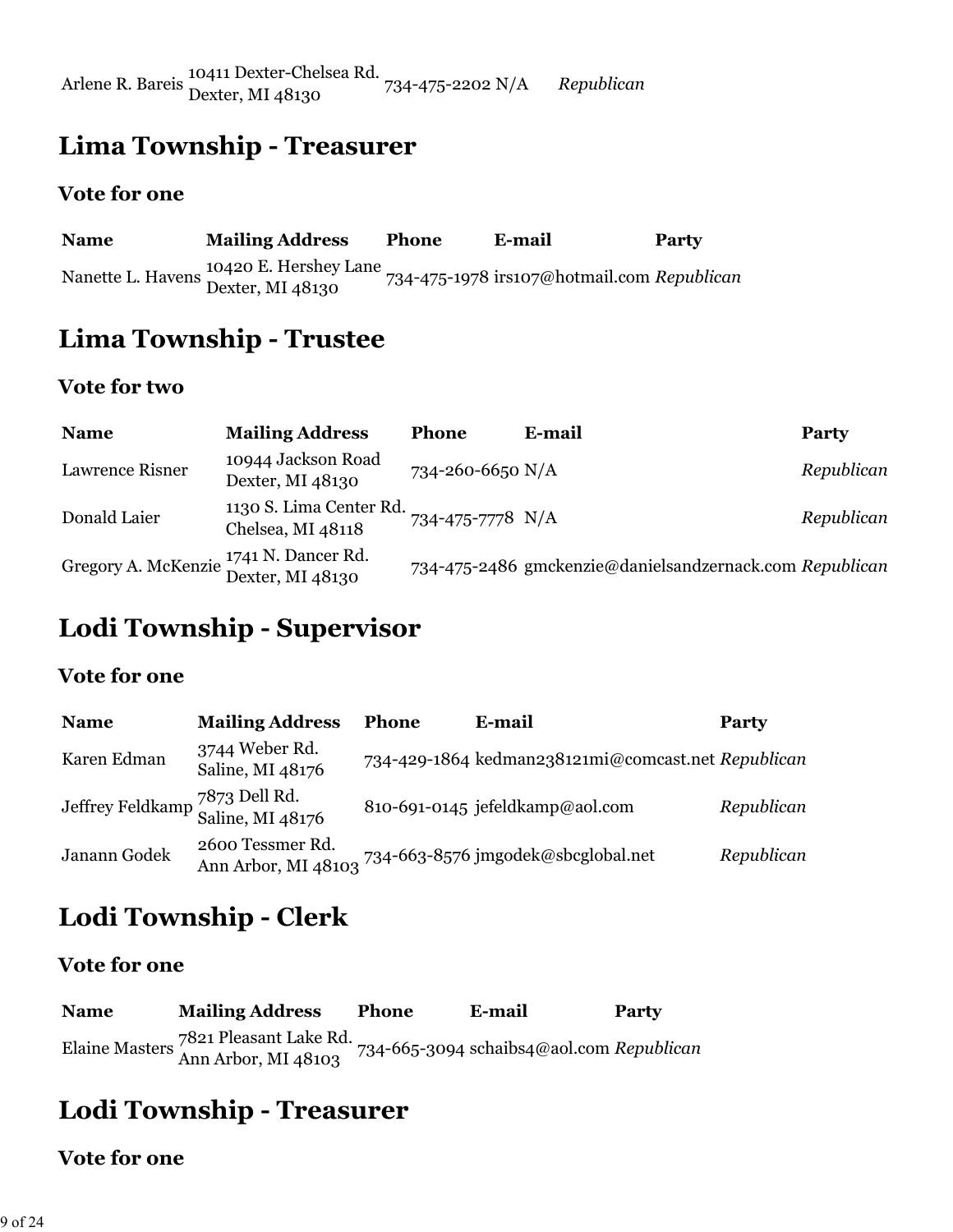## **Lodi Township - Trustee**

#### **Vote for four**

| <b>Name</b>                                         | <b>Mailing Address</b>                        | <b>Phone</b>     | E-mail                                       | <b>Party</b> |
|-----------------------------------------------------|-----------------------------------------------|------------------|----------------------------------------------|--------------|
| <b>Byron Staebler</b>                               | 7150 W. Ellsworth<br>Ann Arbor, MI 48103      | 734-665-3038 N/A |                                              | Republican   |
| William Lindemann                                   | 4260 Pleasant Lake Rd.<br>Ann Arbor, MI 48103 | 734-320-4421 N/A |                                              | Republican   |
| Margaret Canham-Keeley $\frac{5099}{9}$ Village Rd. | Saline, MI 48176                              |                  | 734-944-2922 macanham@comcast.net Republican |              |
| Donald A. Rentscheler                               | 4541 W. Ellsworth Rd.<br>Ann Arbor, MI 48103  | 734-665-3003 N/A |                                              | Republican   |

## **Lyndon Township - Supervisor**

#### **Vote for one**

| <b>Name</b> | <b>Mailing Address</b>                                     | <b>Phone</b> | E-mail                                     | Party |
|-------------|------------------------------------------------------------|--------------|--------------------------------------------|-------|
|             | Marc E. Keezer 1344 Sugarloaf Lk. Rd.<br>Chelsea, MI 48118 |              | 734-475-0432 marckeez@gmail.com Republican |       |

## **Lyndon Township - Clerk**

#### **Vote for one**

**Name Mailing Address Phone E-mail Party** Linda Lou Reilly 11272 Joslin Lake Rd. Gregory, MI 48137 734-498-3924 N/A *Democratic*

### **Lyndon Township - Treasurer**

#### **Vote for one**

**Name Mailing Address Phone E-mail Party** Mary Jane Maze 12400 Roepke Rd. Gregory, MI 48137 734-498-2692 heidi1414@att.net *Republican*

## **Lyndon Township - Trustee**

#### **Vote for two**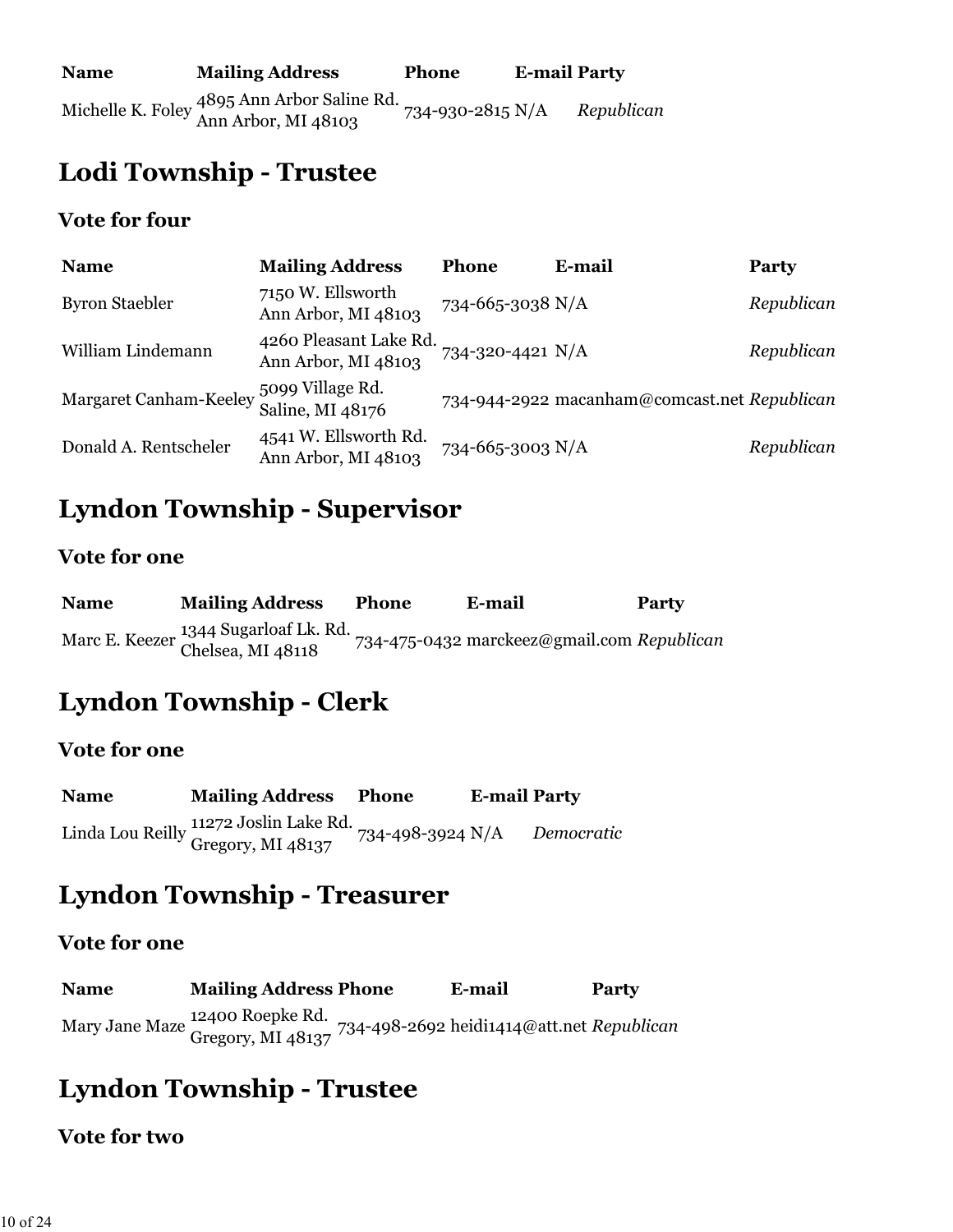| <b>Name</b>          | <b>Mailing Address Phone</b>         | E-mail                                                                               | <b>Party</b> |
|----------------------|--------------------------------------|--------------------------------------------------------------------------------------|--------------|
|                      |                                      | John H. Francis 5017 S. Lake Dr.<br>Chelsea, MI 48118 734-546-0506 jhf5017@yahoo.com | Republican   |
| <b>Robert Mester</b> | 8750 Mester Rd.<br>Chelsea, MI 48118 | 734-475-7953 bobmester@yahoo.com Democratic                                          |              |

## **Manchester Township - Supervisor**

#### **Vote for one**

| <b>Name</b>  | <b>Mailing Address</b>                         | <b>Phone</b> | E-mail                                        | <b>Party</b> |
|--------------|------------------------------------------------|--------------|-----------------------------------------------|--------------|
| Leslie Kopka | 15500 Van Tuyle Rd.<br>Manchester, MI 48158    |              | 517-456-7901 leskopka@netscape.net Republican |              |
| James Schiel | 7727 Sharon Hollow Rd.<br>Manchester, MI 48158 |              | 734-428-0343 jimmyschiel@gmail.com Republican |              |
|              | Gene DeRossett Manchester, MI 48158            |              | 734-428-7719 gdrossett@yahoo.com              | Republican   |

## **Manchester Township - Clerk**

#### **Vote for one**

| <b>Name</b> | <b>Mailing Address</b> | <b>Phone</b> | E-mail                                                                                              | <b>Party</b> |
|-------------|------------------------|--------------|-----------------------------------------------------------------------------------------------------|--------------|
|             |                        |              | Ann Becktel 327 River Bend<br>Manchester, MI 48158 734-428-8006 mtwp_clerk@sbcglobal.com Republican |              |

### **Manchester Township - Treasurer**

#### **Vote for one**

**Name Mailing Address Phone E-mail Party** Judith A. Huber 315 Baker St. Manchester, MI 48158 734-428-7329 mtwp\_treasurer@sbcglobal.net *Republican*

### **Manchester Township - Trustee**

#### **Vote for four**

| <b>Name</b> | <b>Mailing Address</b>                                                        | <b>Phone</b>     | <b>E-mail Party</b> |            |
|-------------|-------------------------------------------------------------------------------|------------------|---------------------|------------|
|             | Lyle A. Widmayer <sup>427</sup> Territorial St.<br>Manchester, MI 48158       | N/A              | N/A                 | Republican |
|             | Carl E. Macomber 9330 Sharon Hollow Rd. 734-428-9025 N/A Manchester, MI 48158 |                  |                     | Republican |
| Pete Stumpo | PO Box 836<br>Manchester, MI 48158                                            | 734-428-0235 N/A |                     | Republican |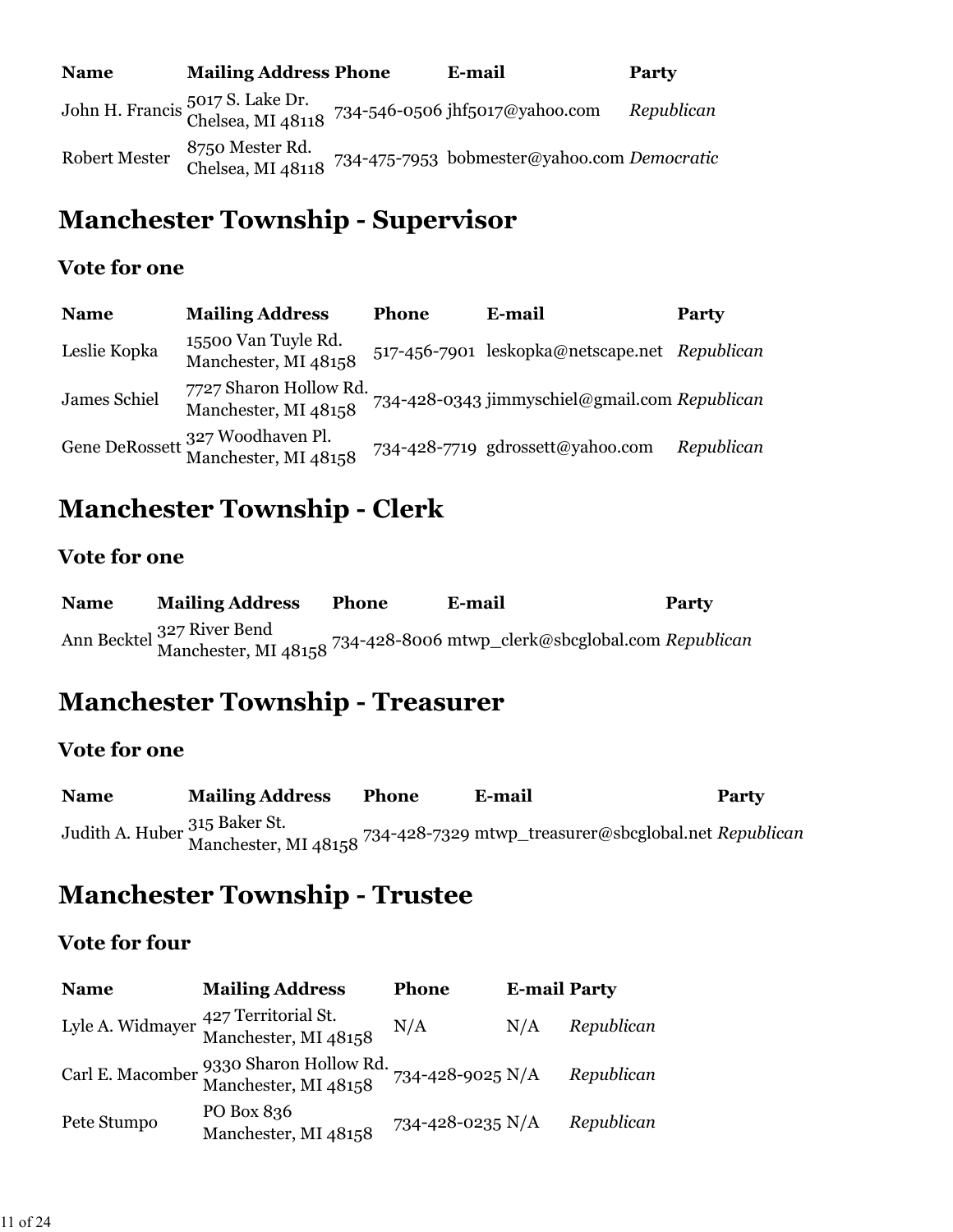# **Northfield Township - Supervisor**

### **Vote for one**

| <b>Name</b>                          | <b>Mailing Address</b>                                     | <b>Phone</b>     | E-mail                                         | Party      |
|--------------------------------------|------------------------------------------------------------|------------------|------------------------------------------------|------------|
| Debra Mozurkewich                    | 9345 Harbor Cove Circle<br>#144<br>Whitmore Lake, MI 48189 |                  | 734-223-5324 d.mozurkewich@live.com Republican |            |
| <b>Marilyn Handloser</b><br>Engstrom | 8994 Posey<br>Whitmore Lake, MI 48189                      |                  | 248-231-4216 hmarilyn@yahoo.com                | Republican |
| Al Hegerich<br>(WITHDRAWN)           |                                                            |                  |                                                |            |
| Richard K. Rohrer                    | 290 Jennings Rd.<br>Whitmore Lake, MI 48189                | 734-449-8147 N/A |                                                | Democratic |

# **Northfield Township - Clerk**

#### **Vote for one**

| <b>Name</b>            | <b>Mailing Address</b>                                  | <b>Phone</b> | E-mail                                                      | Party      |
|------------------------|---------------------------------------------------------|--------------|-------------------------------------------------------------|------------|
| Michele K.<br>Manning  | 9176 Butternut<br>Whitmore Lake, MI<br>48189            | 734-915-1714 | manning4clerk@hotmail.com                                   | Republican |
| Deborah J.<br>Anderson | 9401 Wildwood Lake<br>Dr.<br>Whitmore Lake, MI<br>48189 |              | 810-333-1200 debanderson4townshipclerk@gmail.com Republican |            |

## **Northfield Township - Treasurer**

### **Vote for one**

| <b>Name</b> | <b>Mailing Address</b>                                                                          | <b>Phone</b> | E-mail                                          | <b>Party</b> |
|-------------|-------------------------------------------------------------------------------------------------|--------------|-------------------------------------------------|--------------|
|             | Robert Erickson 7803 Lakeshore Rd.<br>Whitmore Lake, MI 48189 734-550-9266 rjerickson10@aol.com |              |                                                 | Democratic   |
| Kathy Braun | 316 E. Shore Dr.<br>Whitmore Lake, MI 48189                                                     |              | 734-449-4048 kathysuebraun@gmail.com Republican |              |

## **Northfield Township - Trustee**

### **Vote for four**

| <b>Name</b>      | <b>Mailing Address</b>                                         | <b>Phone</b> | E-mail | <b>Party</b> |
|------------------|----------------------------------------------------------------|--------------|--------|--------------|
| Wayne F. Dockett | PO Box 426<br>" Whitmore Lake, MI 48180 $^{734}$ -449-4600 N/A |              |        | Republican   |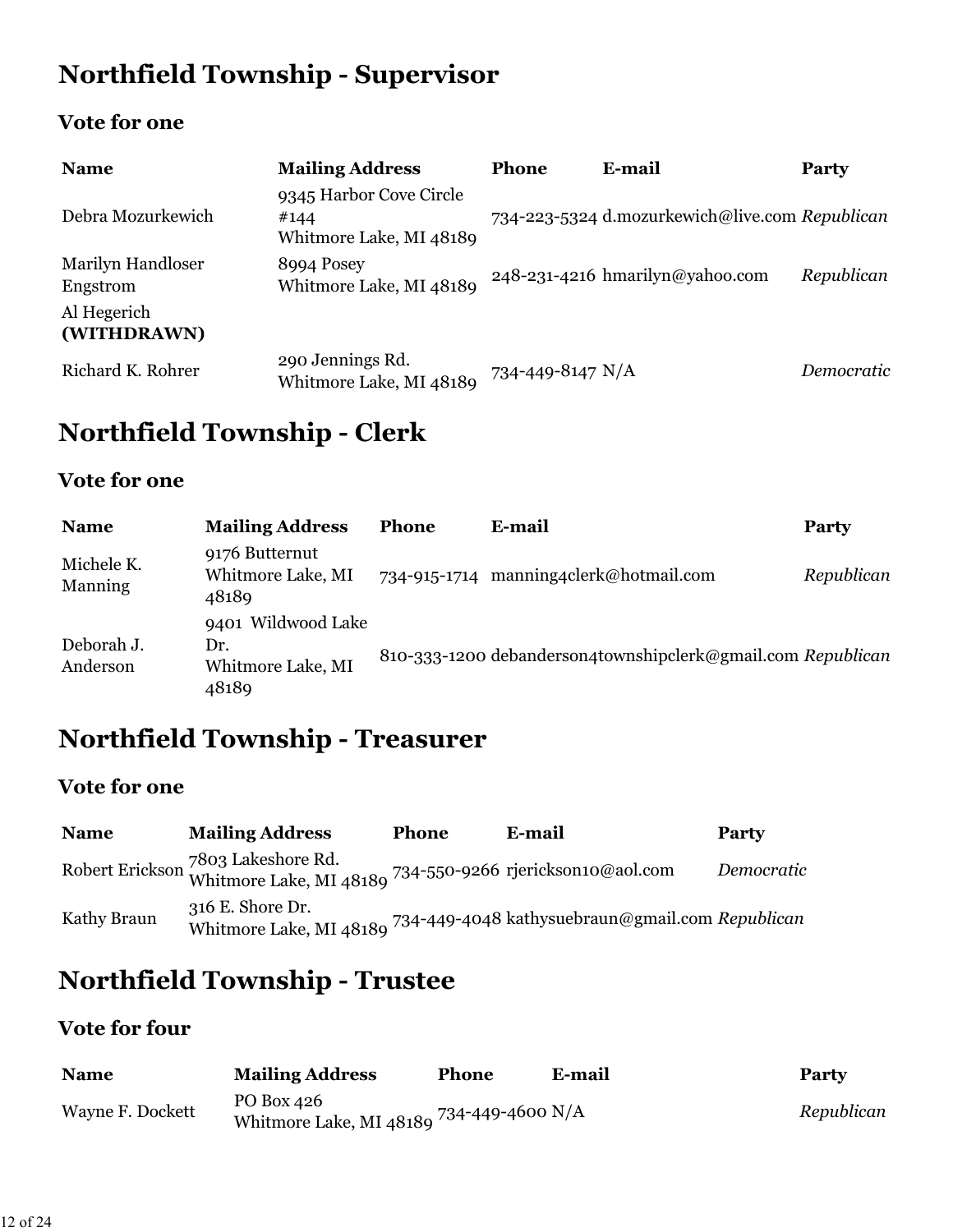| Jacqueline R. Otto    | 1075 St. Andrews Dr.<br>Whitmore Lake, MI 48189 734-368-2251 jackiotto@yahoo.com                    |                                                                               | Republican |
|-----------------------|-----------------------------------------------------------------------------------------------------|-------------------------------------------------------------------------------|------------|
| Samuel J. Iaquinto    | 9876 Main St.<br>Whitmore Lake, MI 48189 $^{734-323-0777}$ samiaquinto@charter.net                  |                                                                               | Republican |
| Mark Stanalajczo      | 8352 Kearney Rd.                                                                                    | Whitmore Lake, MI 48189 734-306-7858 sterlingdentalgroup@gmail.com Republican |            |
| Michael J. Magda      | 1045 St. Andres Ct.                                                                                 | Whitmore Lake, MI 48189 <sup>734-448-0347</sup> michaelmagda@hotmail.com      | Democratic |
| Athena Trentin        | 8972 Ash Dr.<br>Whitmore Lake, MI 48189 $734$ -276-2295 athena2008@live.com                         |                                                                               | Democratic |
| Lisa C. McCully       | 9536 Main St.<br>Whitmore Lake, MI 48189 $^{734\text{-}645\text{-}5660}$ lisamccully<br>6@gmail.com |                                                                               | Republican |
| Alan D. Smith         | 9085 Grove Dr.                                                                                      | Whitmore Lake, MI 48189 810-623-8131 lamdcuoo7@hotmail.com                    | Republican |
| Douglas R. Del Favero | 8996 Main St.<br>Whitmore Lake, MI 48189 734-649-5439 N/A                                           |                                                                               | Democratic |
| Jeffery Vega          | 30 Whittier<br>Whitmore Lake, MI 48189 734-223-2418 N/A                                             |                                                                               | Republican |
| Janet M. Chick        | 7910 Turnberry Dr.<br>Whitmore Lake, MI 48189 $^{734-449-4701}$ jchick711@aol.com                   |                                                                               | Republican |
| David E. Gibbons Jr.  | PO Box 503<br>Whitmore Lake, MI 48189 $^{734\text{-}449\text{-}4384}$ N/A                           |                                                                               | Democratic |
| Tracy S. Thomas       | 2509 E. Joy Rd.<br>Ann Arbor, MI 48105                                                              | 313-682-8443 tstplc12@gmail.com                                               | Democratic |

### **Pittsfield Township - Supervisor**

#### **Vote for one**

**Name Mailing Address Phone E-mail Party** Mandy Grewal 1452 Bicentennial Pkwy. Ann Arbor, MI 48108 734-429-4288 grewalm@comcast.net *Democratic*

## **Pittsfield Township - Clerk**

#### **Vote for one**

**Name Mailing Address Phone E-mail Party** Alan Israel 3543 Bent Trail Dr. Ann Arbor, MI 48108 734-913-0618 alanisrael@comcast.net *Democratic*

### **Pittsfield Township - Treasurer**

| <b>Name</b> | <b>Mailing Address</b> | Phone | E-mail | <b>Party</b> |
|-------------|------------------------|-------|--------|--------------|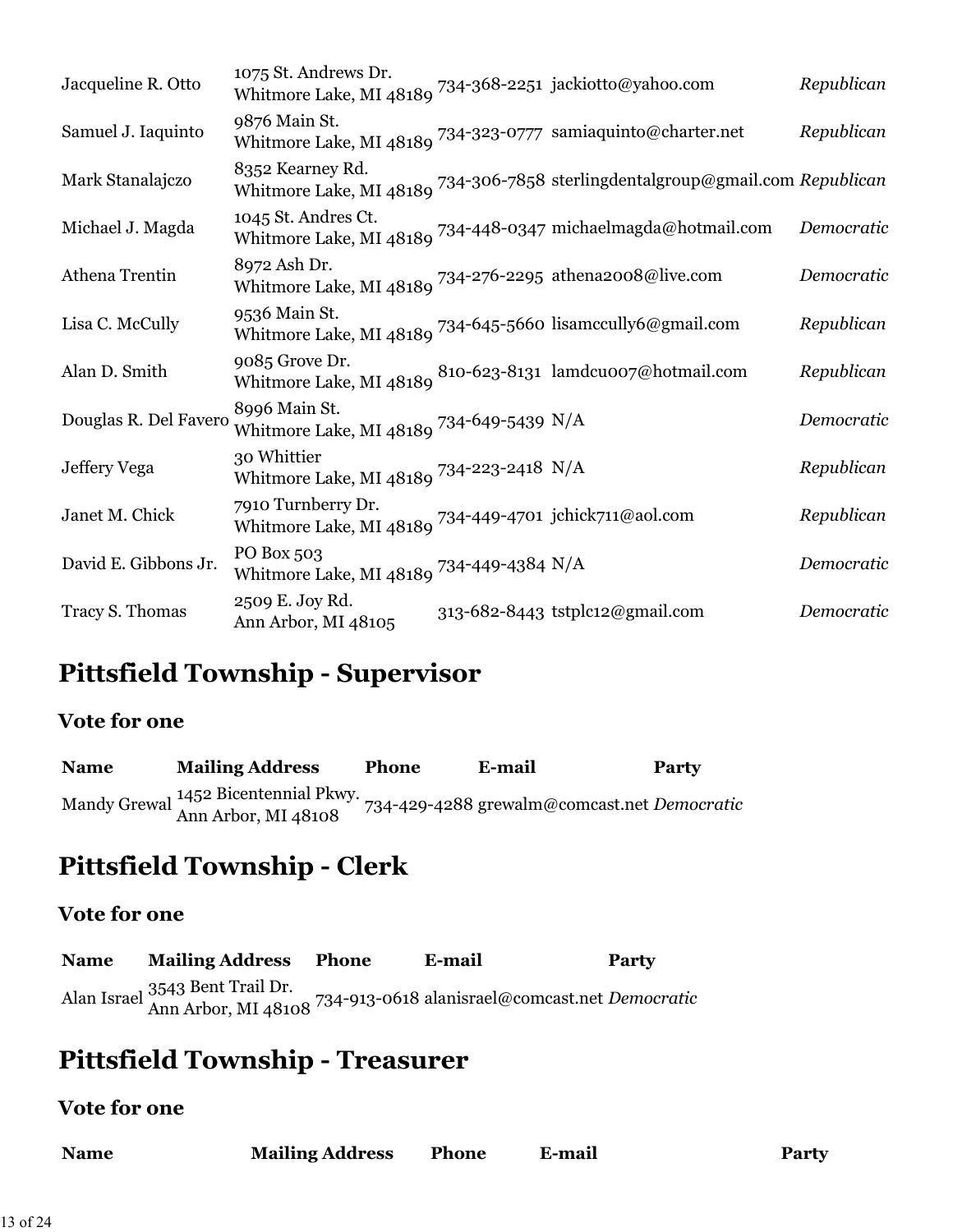Patricia Tupacz Scribner 4295 Spring Lake Blvd. Ann Arbor, MI 48108 734-741-5209 patriciaann1945@sbcglobal.net *Democratic*

## **Pittsfield Township - Trustee**

#### **Vote for four**

| <b>Name</b>         | <b>Mailing Address</b>                                                          | <b>Phone</b> | E-mail                                             | Party      |
|---------------------|---------------------------------------------------------------------------------|--------------|----------------------------------------------------|------------|
| <b>Gerald Krone</b> | 5784 E. Silo Ridge Dr. 734-662-9296 N/A<br>Ann Arbor, MI 48108 734-662-9296 N/A |              |                                                    | Democratic |
|                     | Frank F. Lotfian 4568 Christina Dr.<br>Ypsilanti, MI 48197                      |              | 734-646-0202 ffl541@aol.com                        | Democratic |
| Chol Yi             | 1741 Monterey Ct.<br>Ann Arbor, MI 48108                                        |              | 734-657-0637 cholyi@sbcglobal.net                  | Democratic |
|                     | Stephanie Hunt <sup>4127</sup> Ridgewood<br>Ypsilanti, MI 48197                 |              | 734-369-3026 stephanie_hunt@comcast.net Democratic |            |

## **Pittsfield Township - Park Commissioner**

#### **Vote for five**

| <b>Name</b>                  | <b>Mailing Address</b>                               | <b>Phone</b>     | <b>E-mail</b>                                     | Party      |
|------------------------------|------------------------------------------------------|------------------|---------------------------------------------------|------------|
| Karen A. Zera                | 5635 Thomas Rd.<br>Ann Arbor, MI 48108               |                  | 734-973-0280 zera4@aol.com                        | Democratic |
| Cleveland Chandler           | 4643 Hunt Club Dr. Apt.<br>1A<br>Ypsilanti, MI 48197 |                  | 734-961-0660 cchandler0660@comcast.net Democratic |            |
| Patricia Stanton-<br>Kawalec | 1606 Pond Shore Dr.<br>Ann Arbor, MI 48108           |                  | 734-944-1505 pssk1985@comcast.net                 | Democratic |
| Deborah Hoffman              | 3644 Textile Rd.<br>Ypsilanti, MI 48197              |                  | 734-476-1624 ddhoffman56@sbcglobal.net Democratic |            |
| Theresa S. Tupacz            | 1292 Waterway Dr.<br>Ann Arbor, MI 48108             |                  | 734-417-8768 ttupacz@comcast.net                  | Democratic |
| Joan Coxton                  | 3551 Bent Trail<br>Ann Arbor, MI 48108               | 734-546-9943 N/A |                                                   | Democratic |
| John R. Vidolich             | 3811 Pat Street<br>Ypsilanti, MI 48197               |                  | 734-434-3765 jvidolich@comcast.net                | Democratic |

## **Salem Township - Supervisor**

| <b>Name</b> | <b>Mailing Address</b> | Phone | E-mail                                                                                   | Party      |
|-------------|------------------------|-------|------------------------------------------------------------------------------------------|------------|
|             |                        |       | hert E. Heyl 6327 Wilderness Dr.<br>South Lyon, MI 48178 248-437-0539 robertheyl@aol.com | Republican |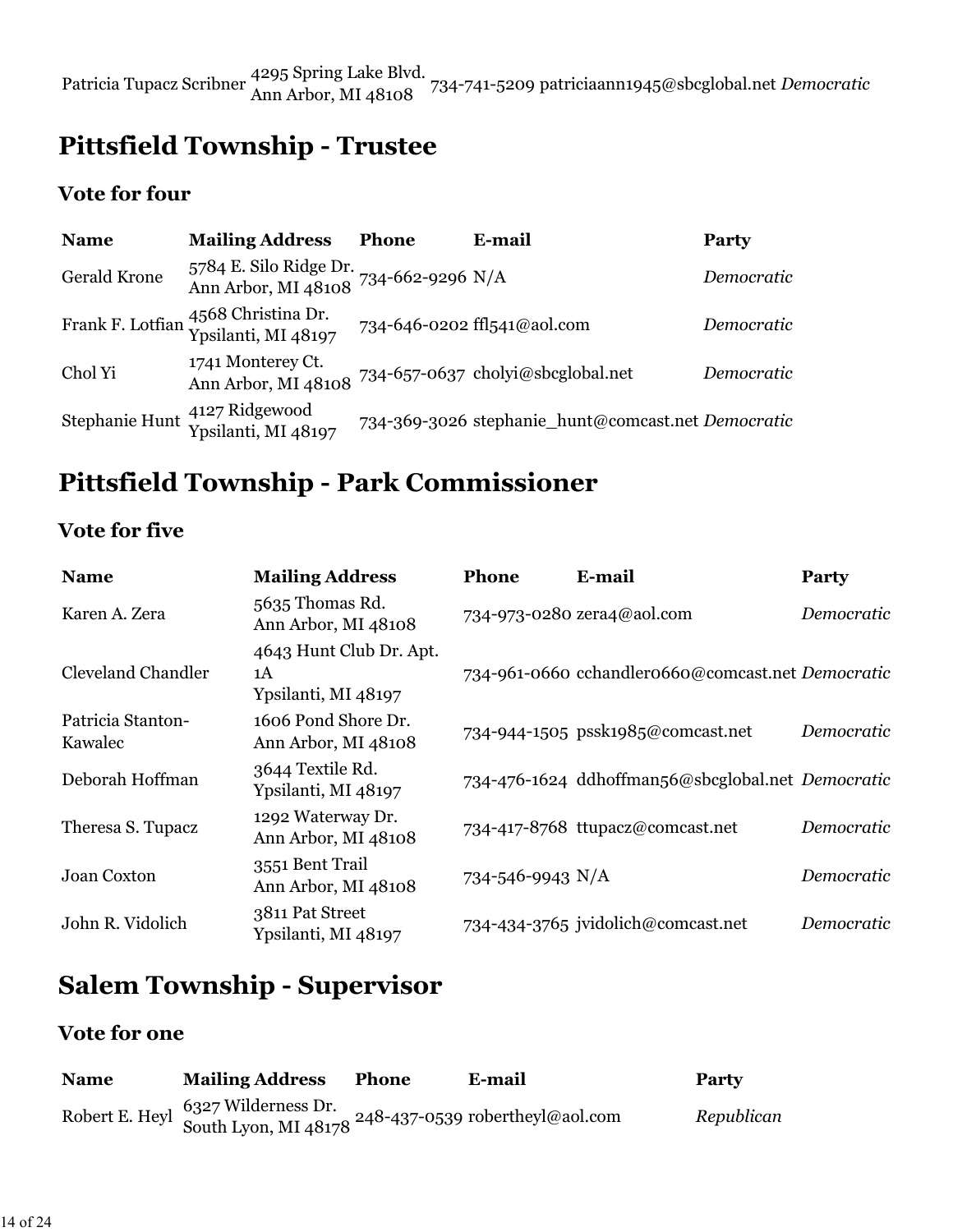|             | Gary Whittaker 7897 Six Mile Rd.<br>Northville, MI 48168 | 248-437-2453 threecedarsfarm@charter.net Republican |            |
|-------------|----------------------------------------------------------|-----------------------------------------------------|------------|
| Susan Bejin | 6340 Curtis Rd.<br>Plymouth, MI 48170                    | 734-459-0448 skbdesigns@aol.com                     | Republican |

## **Salem Township - Clerk**

#### **Vote for one**

**Name Mailing Address Phone E-mail Party** Carol Liogghio 8911 Fran Dor Lane Northville, MI 48168 248-486-4454 carollio@yahoo.com *Republican* Del Wensley 8311 Joy Rd. Plymouth, MI 48170 734-637-8902 delwensley@aol.com *Republican*

### **Salem Township - Treasurer**

#### **Vote for one**

| <b>Name</b> | <b>Mailing Address</b>                                                            | Phone | E-mail                                                                                                       | <b>Party</b> |
|-------------|-----------------------------------------------------------------------------------|-------|--------------------------------------------------------------------------------------------------------------|--------------|
|             | Paul J. Uherek 6782 Salem Road<br>Plymouth, MI 48170 734-658-9878 puherek@msn.com |       |                                                                                                              | Republican   |
|             |                                                                                   |       | Dale Converse 7667 Currie Rd.<br>Northville, MI 48168 <sup>248-468-4048</sup> sgconverse@juno.com Republican |              |

### **Salem Township - Trustee**

### **Vote for four**

| <b>Name</b>           | <b>Mailing Address</b>                        | <b>Phone</b> | E-mail                                              | <b>Party</b> |
|-----------------------|-----------------------------------------------|--------------|-----------------------------------------------------|--------------|
| <b>Patrick Curley</b> | P.O. Box 75242<br>Salem, MI 48175             |              | 248-437-0012 pjcurley@compuserve.com                | Republican   |
| Doug Shepherd         | 6484 Curtis Road<br>Plymouth, MI 48170        |              | 734-453-6134 dessalem@aol.com                       | Republican   |
| Wayne W. Wallazy      | 6111 Arkadia<br>Plymouth, MI 48170            |              | 734-453-5535 threewallazys@yahoo.com                | Republican   |
| John Daniel           | 7284 Angle Rd.<br>Northville, MI 48168        |              | 248-486-6326 john.daniel1@yahoo.com                 | Republican   |
| T.J. McLaughlin       | 9222 Dixboro Rd.<br>South Lyon, MI 48178      |              | 248-437-6244 gemtjm@yahoo.com                       | Republican   |
| Maribeth Schmidt      | 6770 Spring Meadow Lane<br>Plymouth, MI 48170 |              | 734-262-3263 schmidtfortrustee@yahoo.com Republican |              |
| Dennis Draplin        | 6279 Seven Mile Rd.<br>South Lyon, MI 48178   |              | 248-437-5562 djdraplin@aol.com                      | Republican   |
| David Trent           | PO Box 75293<br>Salem, MI 48168               |              | 248-982-1361 dtrents@hotmail.com                    | Republican   |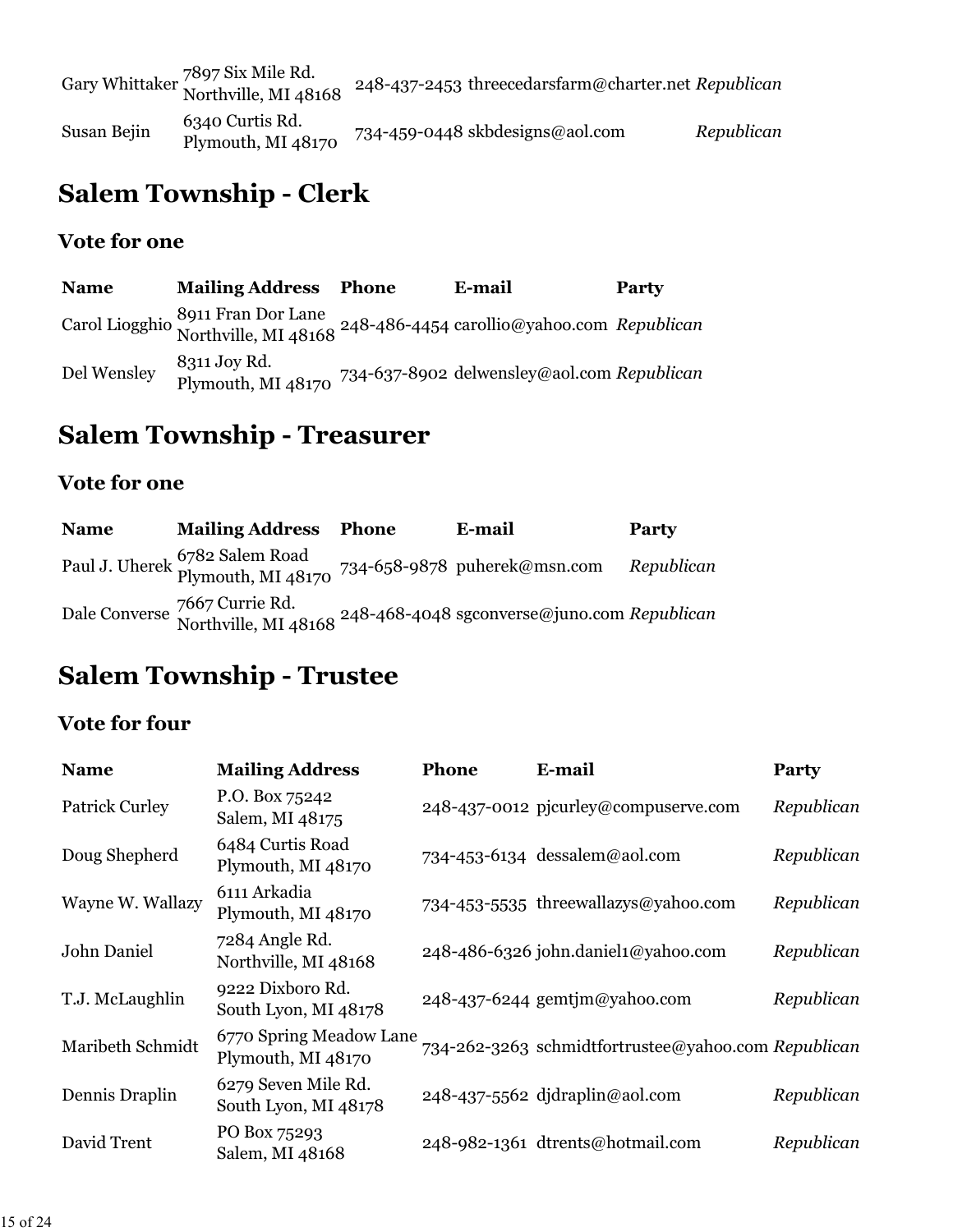Sandra L. Petroskey 10988 Sherry Lane

## **Saline Township - Supervisor**

#### **Vote for one**

| <b>Name</b> | <b>Mailing Address Phone</b>                        |                  | <b>E-mail Party</b> |            |
|-------------|-----------------------------------------------------|------------------|---------------------|------------|
|             | James C. Marion 8991 Marion Rd.<br>Saline, MI 48176 | 734-429-5155 N/A |                     | Republican |

## **Saline Township - Clerk**

#### **Vote for one**

**Name Mailing Address Phone E-mail Party** Kelly Marion 4254 Arkona Rd. Saline, MI 48176 734-429-9968 kmarion@provide.net *Republican*

### **Saline Township - Treasurer**

#### **Vote for one**

| <b>Name</b> | <b>Mailing Address Phone</b>                                         | <b>E-mail Party</b> |            |
|-------------|----------------------------------------------------------------------|---------------------|------------|
|             | Judy M. Gordon 4690 Willow Road<br>Saline, MI 48176 734-429-7729 N/A |                     | Republican |

### **Saline Township - Trustee**

#### **Vote for two**

| <b>Name</b>                                              | <b>Mailing Address Phone</b>        |                  | <b>E-mail Party</b> |            |
|----------------------------------------------------------|-------------------------------------|------------------|---------------------|------------|
| Robert Julius Marion 3150 Arkona Rd.<br>Saline, MI 48176 |                                     | 734-429-4869 N/A |                     | Republican |
| Robert L. Prehn                                          | 5895 Arkona Rd.<br>Saline, MI 48176 | 734-429-5637 N/A |                     | Republican |

## **Scio Township - Supervisor**

#### **Vote for one**

**Name Mailing Address Phone E-mail Party** E. Spaulding Clark 3648 Deerfield Place Ann Arbor, MI 48103 734-761-8519 spauldingclark@yahoo.com *Democratic*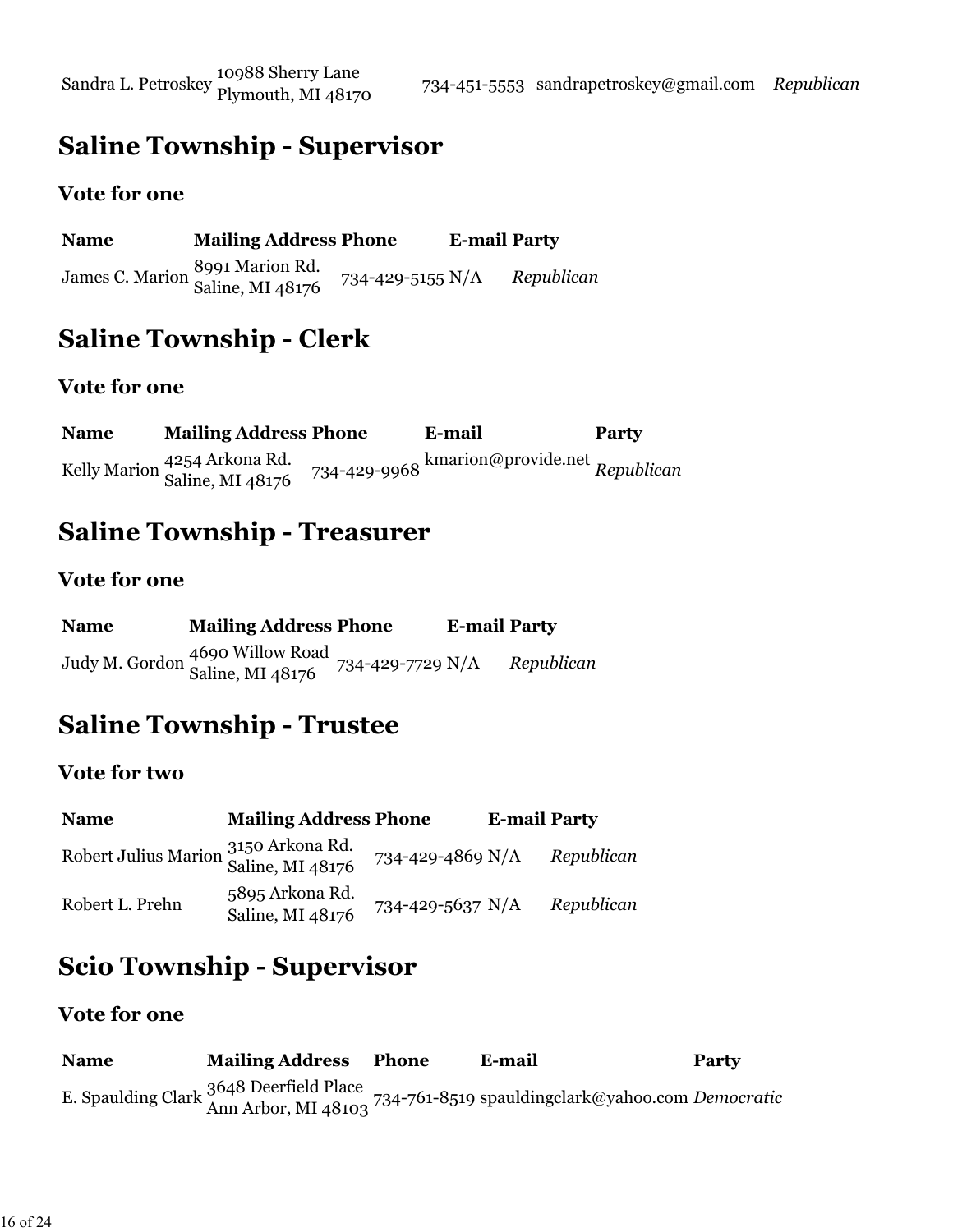## **Scio Township - Clerk**

#### **Vote for one**

**Name Mailing Address Phone E-mail Party** Nancy C. Hedberg 824 Honey Creek Drive Ann Arbor, MI 48103 734-905-3168 hedbergla@gmail.com *Democratic*

### **Scio Township - Treasurer**

#### **Vote for one**

| <b>Name</b> | <b>Mailing Address Phone</b>                                  |                  | <b>E-mail Party</b> |            |
|-------------|---------------------------------------------------------------|------------------|---------------------|------------|
|             | Donna E. Palmer <sup>2303</sup> Scio Road<br>Dexter, MI 48130 | 734-741-1141 N/A |                     | Democratic |

### **Scio Township - Trustee**

### **Vote for four**

| <b>Name</b>            | <b>Mailing Address</b>                                  | <b>Phone</b> | E-mail                                              | Party      |
|------------------------|---------------------------------------------------------|--------------|-----------------------------------------------------|------------|
| David S. Read          | 769 Merlin Way<br>Dexter, MI 48130                      |              | 734-761-6637 dread@twp.scio.mi.us                   | Democratic |
|                        | 2555 Scio Road<br>Richard A. DeLong 2000 November 20130 |              | 734-665-5592 dickdelong@aol.com                     | Democratic |
| <b>Jack Knowles</b>    | 3420 Woodlea Drive<br>Ann Arbor, MI 48103               |              | 734-663-3082 mjknowles3@gmail.com                   | Democratic |
| <b>Christine Green</b> | 4505 Dexter Rd.<br>Ann Arbor, MI 48103                  |              | 734-994-6380 christine.green@comcast.net Democratic |            |

### **Sharon Township - Supervisor**

#### **Vote for one**

| <b>Name</b>      | <b>Mailing Address</b>                                     | <b>Phone</b>     | E-mail                                          | <b>Party</b> |
|------------------|------------------------------------------------------------|------------------|-------------------------------------------------|--------------|
|                  | Peter Psarouthakis 4759 Jacob Road<br>Grass Lake, MI 49240 |                  | 734-320-9240 peter@ewiassociates.com Republican |              |
| Roger H. Kappler | 19163 Bethel Church Road<br>Manchester, MI 48158           |                  | 734-428-8144 rhkappler@hotmail.com Republican   |              |
| Corey Schmitt    | 20616 Logan Rd.<br>Manchester, MI 48158                    | 734-320-3429 N/A |                                                 | Republican   |

## **Sharon Township - Clerk**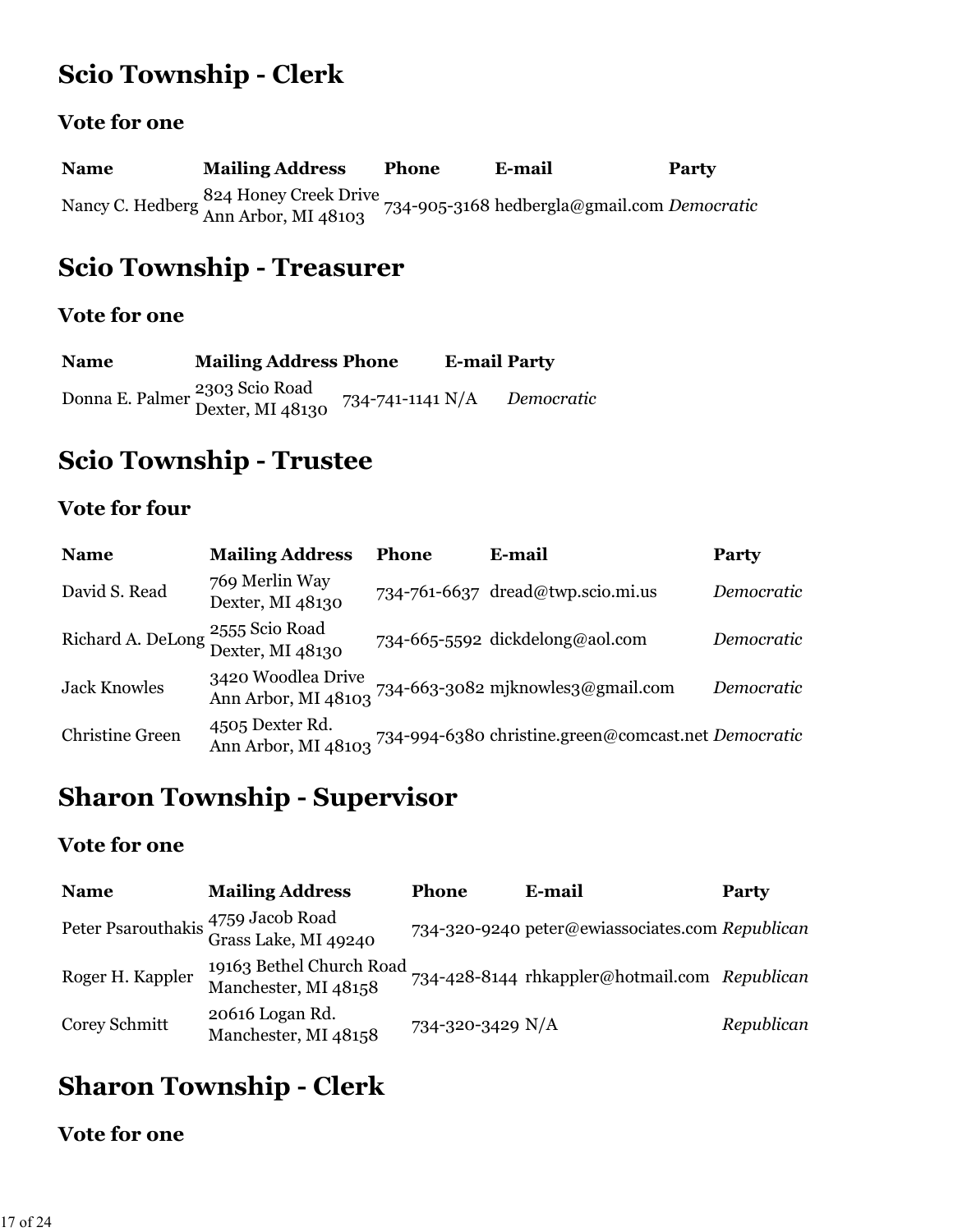| <b>Name</b>   | <b>Mailing Address</b>                           | <b>Phone</b> | E-mail                                          | Party      |
|---------------|--------------------------------------------------|--------------|-------------------------------------------------|------------|
| Teri L. Aiuto | 17250 Bethel Church Road<br>Manchester, MI 48158 |              | 734-428-7002 tnservice2@cs.com                  | Republican |
|               | Chelsea Mikel 5841 M-52<br>Manchester, MI 48158  |              | 248-910-5527 mikel.chelsea@gmail.com Republican |            |

## **Sharon Township - Treasurer**

#### **Vote for one**

| <b>Name</b>         | <b>Mailing Address</b>                                                 | <b>Phone</b> | E-mail                                                                                                         | <b>Party</b> |
|---------------------|------------------------------------------------------------------------|--------------|----------------------------------------------------------------------------------------------------------------|--------------|
| <b>Brian Simons</b> | 19551 Lehman Road<br>Manchester, MI 48158 734-475-0138 simsays@msn.com |              |                                                                                                                | Republican   |
|                     |                                                                        |              | Kathryn A. Parrish 17060 Bethel Church<br>Manchester, MI 48158 734-260-2820 kathyparrish1@yahoo.com Republican |              |

## **Sharon Township - Trustee**

### **Vote for two**

| <b>Name</b> | <b>Mailing Address</b>                                                                       | <b>Phone</b> | <b>E-mail Party</b> |            |
|-------------|----------------------------------------------------------------------------------------------|--------------|---------------------|------------|
|             | James Hopkins <sup>4700</sup> Jacob Road<br>Grass Lake, MI 49240 <sup>734-428-1182</sup> N/A |              |                     | Republican |

### **Superior Township - Supervisor**

#### **Vote for one**

| <b>Name</b> | <b>Mailing Address Phone</b>                                          | <b>E-mail Party</b> |            |
|-------------|-----------------------------------------------------------------------|---------------------|------------|
|             | William McFarlane 3443 Napier<br>Ypsilanti, MI 48198 734-483-6193 N/A |                     | Democratic |

## **Superior Township - Clerk**

#### **Vote for one**

| <b>Name</b> | <b>Mailing Address Phone</b> | E-mail                                                                                                        | Party |
|-------------|------------------------------|---------------------------------------------------------------------------------------------------------------|-------|
|             |                              | David M. Phillips 7777 Cherry Hill Rd.<br>Ypsilanti, MI 48198 734-485-7125 cherryhill 7777@aol.com Democratic |       |

### **Superior Township - Treasurer**

| <b>Name</b> | <b>Mailing Address Phone</b> | E-mail | <b>Party</b> |
|-------------|------------------------------|--------|--------------|
|-------------|------------------------------|--------|--------------|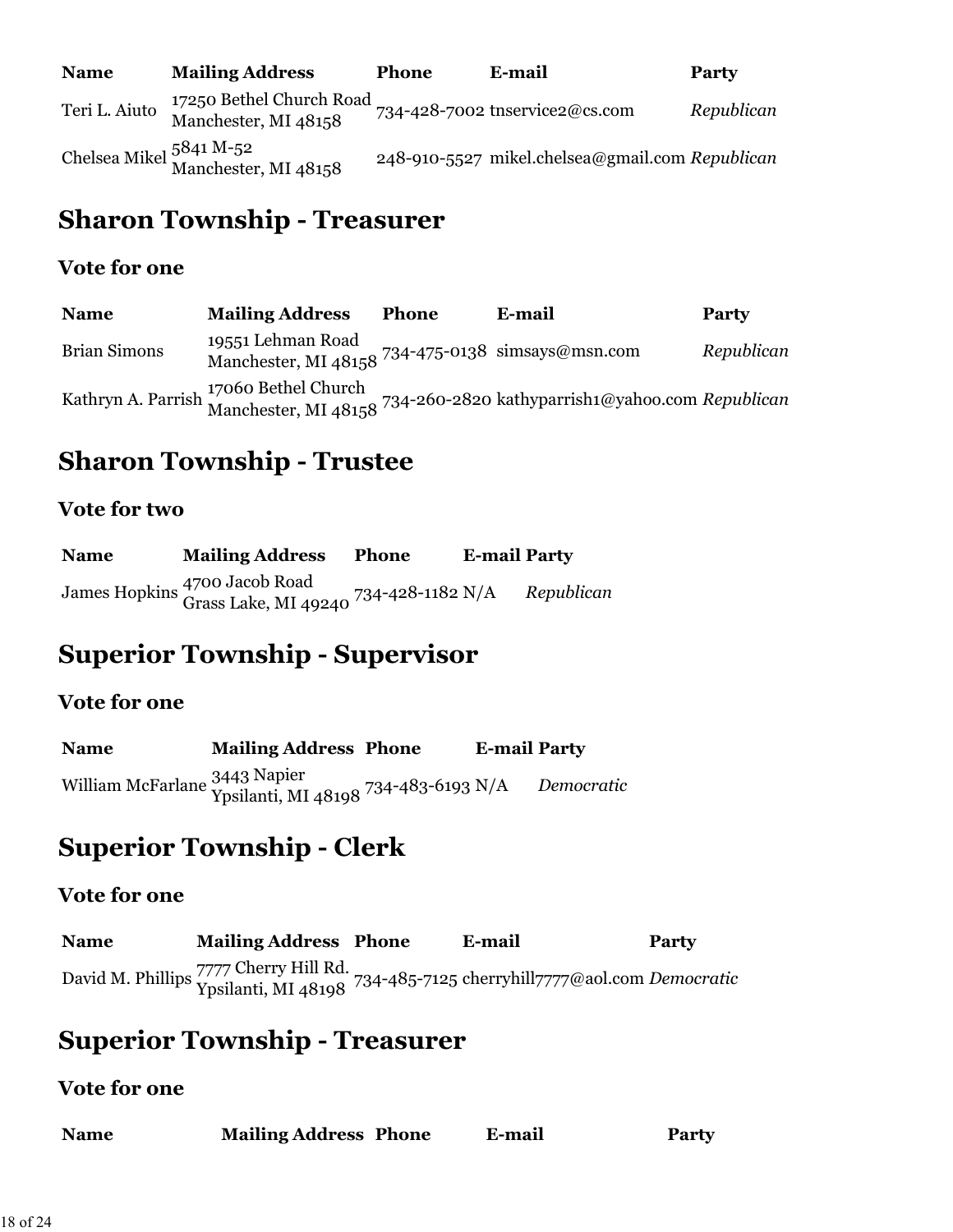# **Superior Township - Trustee**

#### **Vote for four**

| <b>Name</b>       | <b>Mailing Address</b>                    | <b>Phone</b> | E-mail                                                    | Party      |
|-------------------|-------------------------------------------|--------------|-----------------------------------------------------------|------------|
| Lisa Lewis        | 8395 Lakeview Ct.<br>Ypsilanti, MI 48198  |              | 734-487-8765 TLCLAL3@aol.com                              | Democratic |
| Nancy E. Caviston | 4115 Napier Road<br>Plymouth, MI 48170    |              | 734-455-8120 ncaviston@comcast.net                        | Democratic |
| Alex Williams     | 9105 Ann Arbor Rd.<br>Plymouth, MI 48170  |              | 248-615-3748 flex.williams@gmail.com Democratic           |            |
| Kevin Jardine     | 1515 Ridge Rd. #74<br>Ypsilanti, MI 48198 |              | 734-217-6998 kjardine06@gmail.com                         | Republican |
| Rodrick Green     | 1889 Ashley Dr.<br>Ypsilanti, MI 48198    |              | 734-829-7464 $_{\rm{rodgreen2451@yahoo.com}$ $Democratic$ |            |

## **Superior Township - Park Commissioner**

#### **Vote for seven**

| <b>Name</b>              | <b>Mailing Address</b>                      | <b>Phone</b>     | E-mail                                          | <b>Party</b> |
|--------------------------|---------------------------------------------|------------------|-------------------------------------------------|--------------|
| Marion E. Morris         | 8264 Vreeland Rd.<br>Ypsilanti, MI 48198    | 734-482-7414 N/A |                                                 | Democratic   |
| Mirada C. Jenkins        | 1754 Hamlet Drive<br>Ypsilanti, MI 48198    |                  | 734-544-1011 msmiradaj@gmail.com                | Democratic   |
| Sandi Lopez              | 6735 Vreeland Rd.<br>Ypsilanti, MI 48198    |                  | 734-485-7558 sandiclopez@comcast.net Democratic |              |
| <b>Terry Lee Lansing</b> | 9805 Geddes Rd.<br>Ypsilanti, MI 48198      | N/A              | N/A                                             | Democratic   |
| Martha Kern-Boprie       | 1659 Sheffield Dr.<br>Ypsilanti, MI 48198   |                  | 734-483-3621 kernm@umich.edu                    | Democratic   |
| <b>Janice Berry</b>      | 6735 Cherry Hill Rd.<br>Ypsilanti, MI 48198 |                  | 734-483-3522 jeberry@umich.edu                  | Democratic   |

## **Sylvan Township - Supervisor**

#### **Vote for one**

| <b>Name</b> | <b>Mailing Address Phone</b>                        | E-mail                                       | Party |
|-------------|-----------------------------------------------------|----------------------------------------------|-------|
|             | Scott E. Cooper 1280 Ridge Rd.<br>Chelsea, MI 48118 | 734-475-4235 secooper@comcast.net Republican |       |

# **Sylvan Township - Clerk**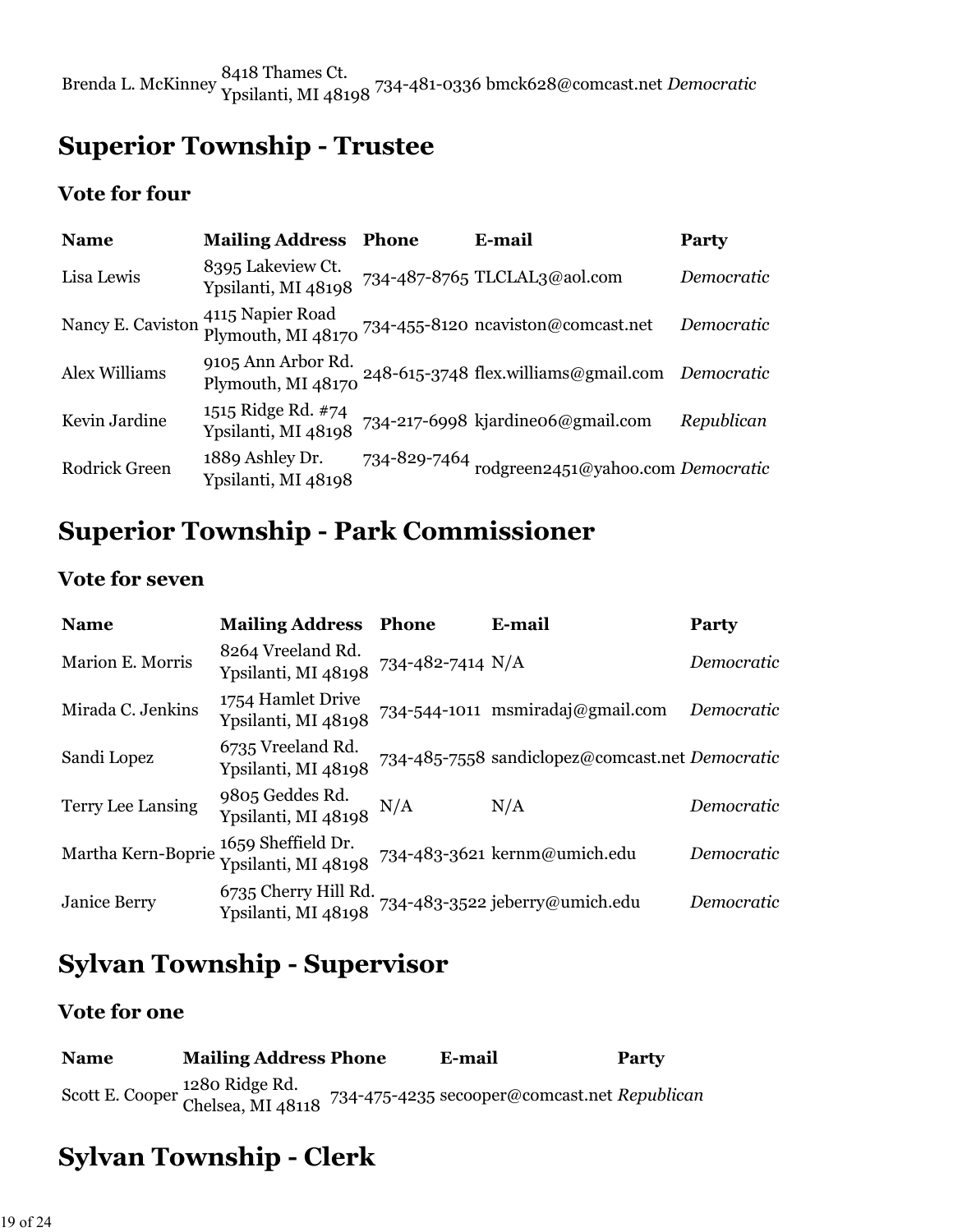#### **Vote for one**

| <b>Name</b>   | <b>Mailing Address Phone</b>      | E-mail                                                                                            | Party      |
|---------------|-----------------------------------|---------------------------------------------------------------------------------------------------|------------|
|               |                                   | Douglas M. Smith 16940 Heim Rd.<br>Chelsea, MI 48118 734-475-6145 dougmsmith@yahoo.com Republican |            |
| LuAnn S. Koch | 2750 S. M-52<br>Chelsea, MI 48118 | 734-475-3353 lakoch@sbcglobal.net                                                                 | Republican |

# **Sylvan Township - Treasurer**

#### **Vote for one**

| <b>Name</b>                                              | <b>Mailing Address</b>                                                     | <b>Phone</b> | E-mail                                         | Party      |
|----------------------------------------------------------|----------------------------------------------------------------------------|--------------|------------------------------------------------|------------|
| Rodney J. Branham 17262 Fahrner Rd.<br>Chelsea, MI 48118 |                                                                            |              | 734-604-2540 rerun45@rocketmail.com Republican |            |
| Arlene J. Grau                                           | 3420 S. MI State Rd. 52<br>734-475-8415 laajg@att.net<br>Chelsea, MI 48118 |              |                                                | Republican |

# **Sylvan Township - Trustee**

### **Vote for two**

| <b>Name</b>           | <b>Mailing Address</b>                   | <b>Phone</b>     | E-mail                                        | <b>Party</b> |
|-----------------------|------------------------------------------|------------------|-----------------------------------------------|--------------|
| Kurt P. Koseck        | 679 Glazier Rd.<br>Chelsea, MI 48118     |                  | 734-475-8714 kkoseck@cmsenergy.com Republican |              |
| Reuben A. Lesser, Jr. | 14550 Jerusalem Rd.<br>Chelsea, MI 48118 |                  | 734-475-8564 lfarmerpa@aol.com                | Republican   |
| Roy Schmidt           | 1160 Pierce Rd.<br>Chelsea, MI 48118     |                  | 734-904-9622 rds3wave@yahoo.com               | Republican   |
| Sandra J. Egeler      | 18100 Garvey Rd.<br>Chelsea, MI 48118    | 734-475-9954 N/A |                                               | Democratic   |

# **Webster Township - Supervisor**

#### **Vote for one**

| <b>Name</b>                                                                    | <b>Mailing Address Phone</b> | E-mail                                              | <b>Party</b> |
|--------------------------------------------------------------------------------|------------------------------|-----------------------------------------------------|--------------|
| <sup>1</sup> ohn V. Kingsley, Jr. <sup>6000 Joy Rd.<br/>Dexter, MI 48130</sup> |                              | 734-426-0669 jkingsley@twp.webster.mi.us Republican |              |

# **Webster Township - Clerk**

| <b>Mailing Address Phone</b><br><b>Name</b> | E-mail | <b>Party</b> |
|---------------------------------------------|--------|--------------|
|---------------------------------------------|--------|--------------|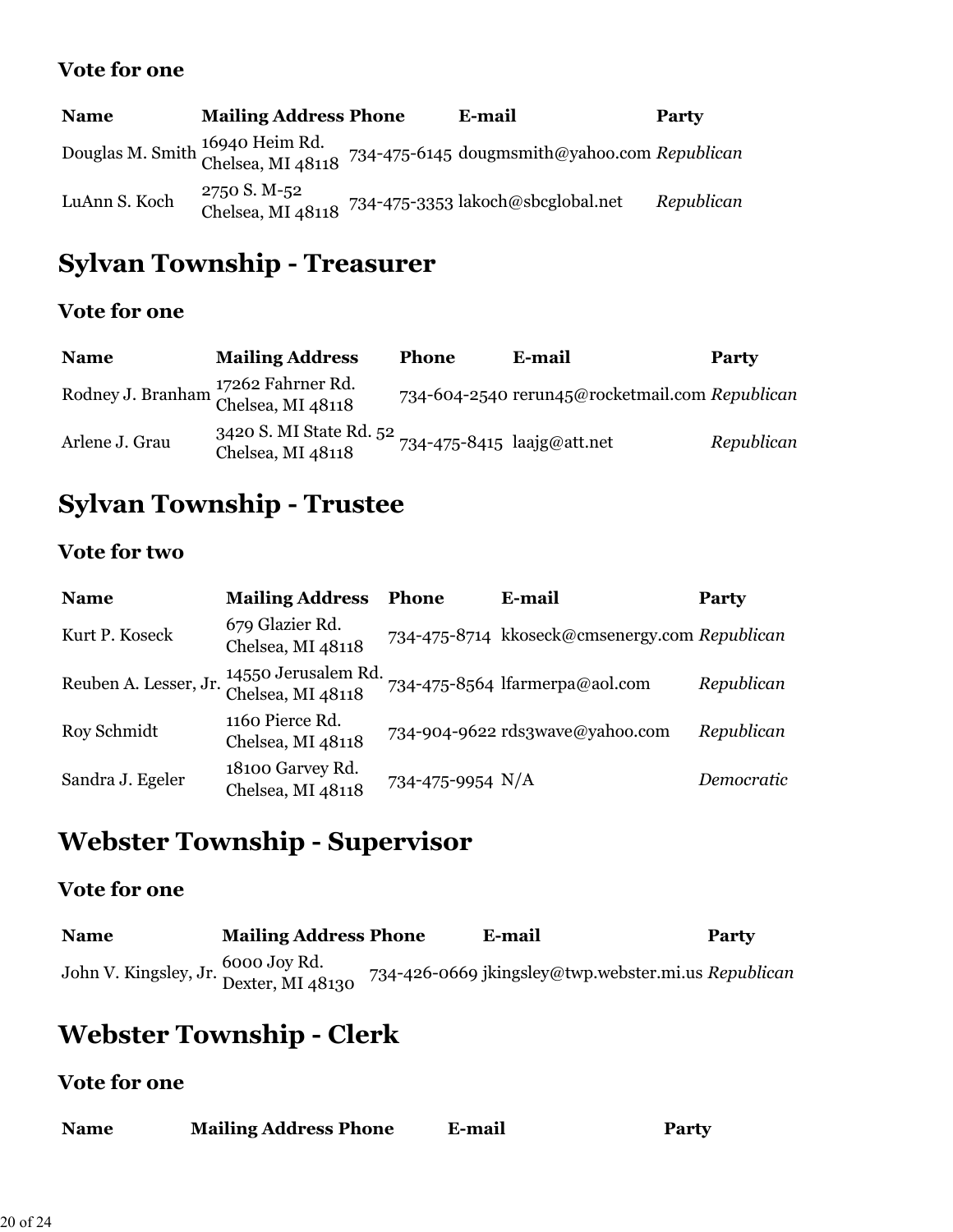Mary Dee Heller 5530 Joy Rd. Dexter, MI 48130 734-426-4519 mheller@twp.webster.mi.us *Republican*

## **Webster Township - Treasurer**

#### **Vote for one**

| <b>Name</b> | <b>Mailing Address Phone</b>                          | E-mail                                             | <b>Party</b> |
|-------------|-------------------------------------------------------|----------------------------------------------------|--------------|
|             | Carol A. Whitney 4060 Farrell Rd.<br>Dexter, MI 48130 | 734-426-6152 cwhitney@twp.webster.mi.us Republican |              |

### **Webster Township - Trustee**

#### **Vote for four**

| <b>Name</b>             | <b>Mailing Address</b>                         | Phone            | E-mail                                                 | Party      |
|-------------------------|------------------------------------------------|------------------|--------------------------------------------------------|------------|
| Charles L. Estleman     | 5695 Walsh Road<br>Whitmore Lake, MI<br>48189  | 734-424-0100 N/A |                                                        | Republican |
| Robert J. Mitzel        | 9881 Scully Road<br>Whitmore Lake, MI<br>48189 | 734-449-7345 N/A |                                                        | Republican |
| Gary J. Koch            | 6772 Mast Road<br>Dexter, MI 48130             |                  | 734-426-5552 garykoch@charter.net                      | Republican |
| Richard<br>Kleinschmidt | 6158 Webster Church Rd.<br>Dexter, MI 48130    |                  | 734-649-0747 rkleinshmidt@twp.webster.mi.us Republican |            |
| <b>Bradley Gibson</b>   | 6344 Mast<br>Dexter, MI 48130                  |                  | 734-649-2382 bbgibson@yahoo.com                        | Democratic |
| John H. Westman         | 8130 Chamberlin Rd.<br>Dexter, MI 48130        |                  | 734-426-3420 jwestman@umich.edu                        | Republican |

## **York Township - Supervisor**

#### **Vote for one**

| <b>Name</b>                     | <b>Mailing Address</b>                   | <b>Phone</b>     | E-mail                                                 | <b>Party</b> |
|---------------------------------|------------------------------------------|------------------|--------------------------------------------------------|--------------|
| Joan Alexander                  | 2218 Mooreville Rd.<br>Milan, MI 48160   |                  | 734-429-3789 jma1121@frontier.com                      | Democratic   |
| John W. Stanowski 9449 Moon Rd. | Saline, MI 48176                         | 734-429-1082 N/A |                                                        | Republican   |
| Joe Zurawski                    | 12071 Stony Creek Rd.<br>Milan, MI 48168 |                  | 734-439-1024 joezur@aol.com                            | Republican   |
| <b>Chuck Tellas</b>             | 3121 Judd Rd.<br>Milan, MI 48160         |                  | 734-439-1363 ctellasforsupervisor@yahoo.com Republican |              |

# **York Township - Clerk**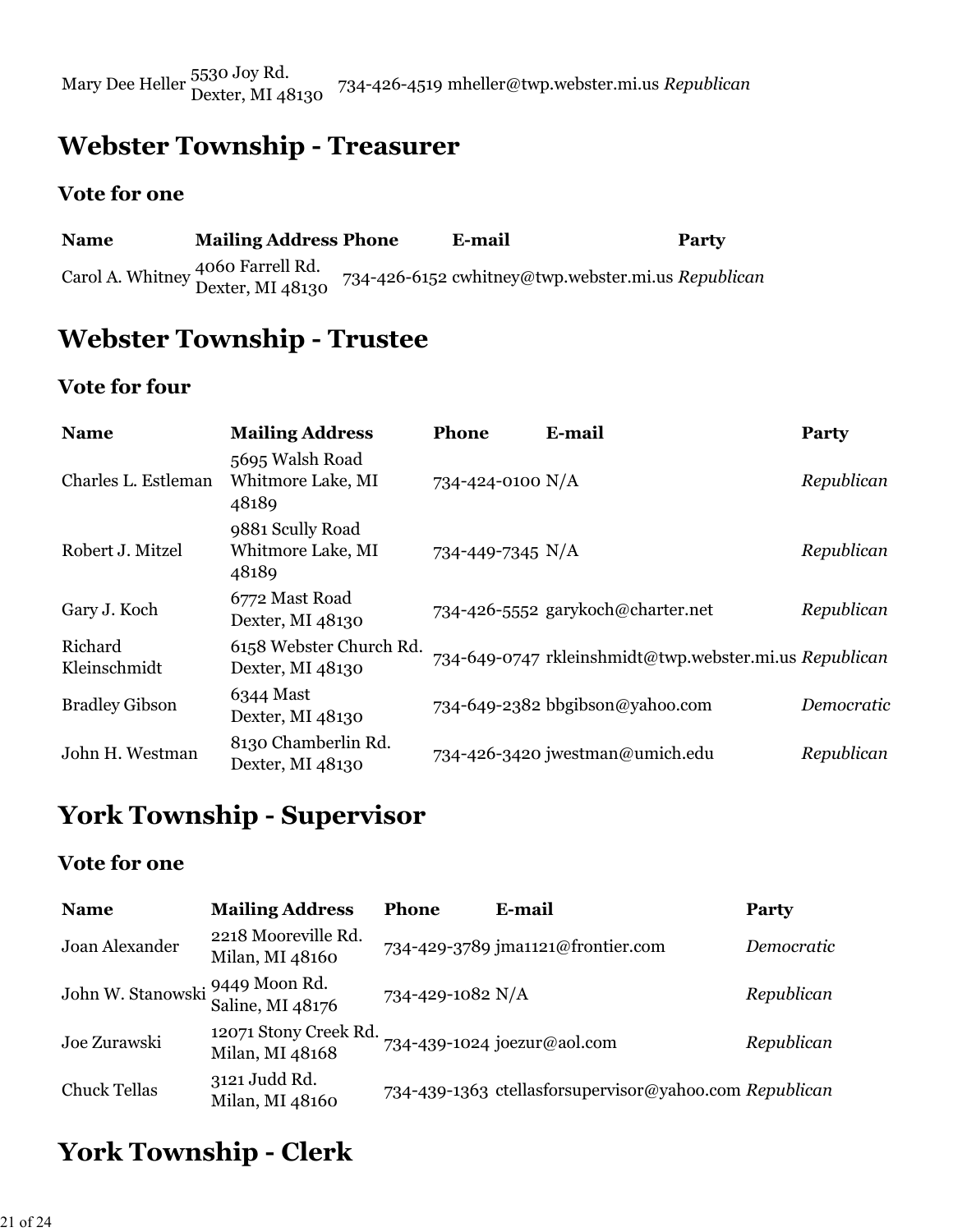#### **Vote for one**

#### **Name Mailing Address Phone E-mail Party**

Helen Neill 9643 Nabozny Dr. Milan, MI 48160 734-429-3777 hln321@yahoo.com *Republican*

### **York Township - Treasurer**

#### **Vote for one**

| <b>Name</b>                                           | <b>Mailing Address Phone</b> | E-mail                                          | Party |
|-------------------------------------------------------|------------------------------|-------------------------------------------------|-------|
| Sally Benjamin Louis 80 Willow Rd.<br>Milan, MI 48160 |                              | 734-439-8642 swimmomx4@sbcglobal.net Republican |       |

## **York Township - Trustee**

#### **Vote for four**

| <b>Name</b>       | <b>Mailing Address</b>                      | <b>Phone</b>       | E-mail                                          | <b>Party</b> |
|-------------------|---------------------------------------------|--------------------|-------------------------------------------------|--------------|
| Jane A. Kartje    | 3503 Judd Rd.<br>Milan, MI 48160            |                    | 734-439-2954 jdkartje@aol.com                   | Republican   |
| Jill A. Hargrove  | 11300 Moon Rd.<br>Milan, MI 48160           |                    | 734-678-4088 jahargrove@frontier.com Republican |              |
| Thomas L. Preston | 4270 Kingston Dr.<br>Milan, MI 48160        |                    | 734-434-1844 tpreston@predev.com                | Republican   |
| Brian F. Iott     | 1188 E. David Kempf Ct.<br>Saline, MI 48176 |                    | 734-365-3530 brian@iott.com                     | Republican   |
| Dan C. Pichla     | 686 Willis Rd.<br>Saline, MI 48176          |                    | 734-429-5677 mopardarp@gmail.com                | Republican   |
| Gary Zajac        | 3400 Lutz Dr.<br>Milan, MI 48160            | 734-944-1154 $N/A$ |                                                 | Democratic   |

## **Ypsilanti Township - Supervisor**

#### **Vote for one**

| <b>Name</b>           | <b>Mailing Address Phone</b> | E-mail                                                                                                    | Party      |
|-----------------------|------------------------------|-----------------------------------------------------------------------------------------------------------|------------|
|                       |                              | Brenda L. Stumbo 9622 Endicott Lane<br>Ypsilanti, MI 48197 734-255-6302 brendastumbo@yahoo.com Democratic |            |
| John H. Hoops         | PO Box 972269                | Ypsilanti, MI 48197 734-787-0976 john@ytownfuture.org                                                     | Democratic |
| <b>Brenda Meadows</b> | 410 N. Harris Rd.            | Ypsilanti, MI 48198 734-483-4471 bmeadows42@gmail.com Democratic                                          |            |

## **Ypsilanti Township - Clerk**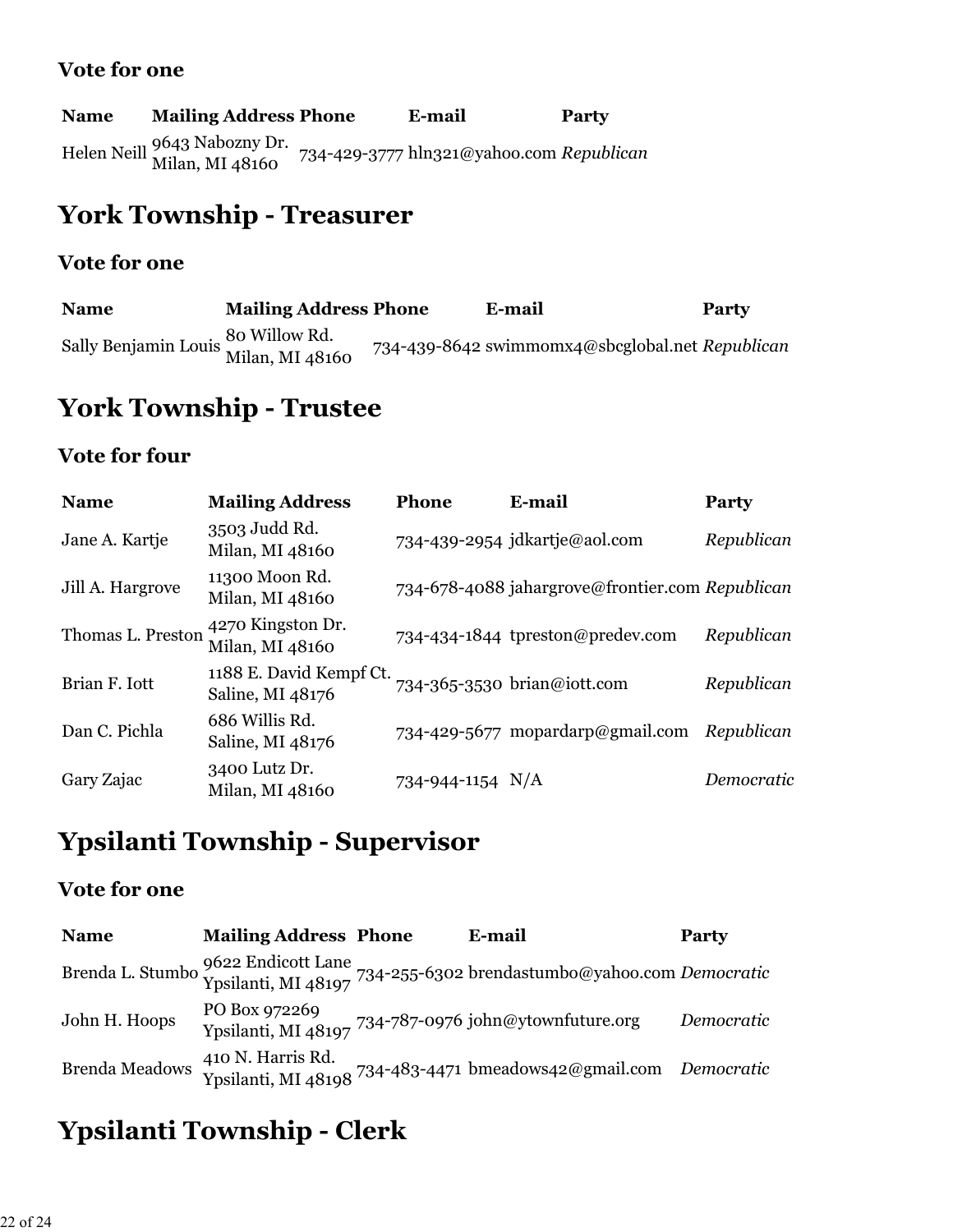#### **Vote for one**

| <b>Name</b> | <b>Mailing Address Phone</b>                                                                  | E-mail                                                                                                | Party      |
|-------------|-----------------------------------------------------------------------------------------------|-------------------------------------------------------------------------------------------------------|------------|
|             |                                                                                               | Karen Lovejoy Roe 8677 Merritt Rd.<br>Ypsilanti, MI 48197 734-485-7973 kroeggg@comcast.net Democratic |            |
|             | Ruth Ann Jamnick 7776 Lake Crest Dr. 734-485-5182 N/A<br>Ypsilanti, MI 48197 734-485-5182 N/A |                                                                                                       | Democratic |

## **Ypsilanti Township - Treasurer**

#### **Vote for one**

| <b>Name</b> | <b>Mailing Address</b>                              | <b>Phone</b>     | E-mail                                      | Party      |
|-------------|-----------------------------------------------------|------------------|---------------------------------------------|------------|
| Larry Doe   | 9347 S. Huron River Dr.<br>Ypsilanti, MI 48197      |                  | 734-483-2839 ljdoe@sbcglobal.net Democratic |            |
|             | Larry D. Davis 5598 Cary Dr.<br>Ypsilanti, MI 48197 | 734-485-8167 N/A |                                             | Democratic |

# **Ypsilanti Township - Trustee**

### **Vote for four**

| <b>Name</b>                   | <b>Mailing Address Phone</b>                   |                  | E-mail                                                 | Party      |
|-------------------------------|------------------------------------------------|------------------|--------------------------------------------------------|------------|
| Jean Hall Currie              | 284 S. Wallace<br>Ypsilanti, MI 48197          | 734-482-2535 N/A |                                                        | Democratic |
| <b>Scott Martin</b>           | 293 Valley Dr.<br>Ypsilanti, MI 48197          |                  | 734-216-3818 dnsmartin75@comcast.net                   | Democratic |
| Stan Eldridge                 | 7024 St. Andrews<br>Dr.<br>Ypsilanti, MI 48197 |                  | 734-646-5309 mipanthers@aol.com                        | Democratic |
| Mike Martin                   | 1371 Duncan Ave.<br>Ypsilanti, MI 48198        |                  | 734-480-7911 satur9@comcast.net                        | Democratic |
| Maria Sheler-Edwards          | 51 Colony Ct.<br>Ypsilanti, MI 48197           |                  | 734-645-1968 maria@ytownfuture.org                     | Democratic |
| Sylvia D. Spurlock            | PO Box 972269<br>Ypsilanti, MI 48197           |                  | 734-961-8878 sylviaspurlock@ytownfuture.com Democratic |            |
| Carlton A. Fields             | 592 Pinewood<br>Ypsilanti, MI 48198            |                  | 734-644-3444 jaicafe@yahoo.com                         | Democratic |
| S.A. Trudy Swanson<br>Winston | 1029 Buick Ave.<br>Ypsilanti, MI 48198         |                  | 734-487-3904 satswanson@hotmail.com                    | Democratic |

# **Ypsilanti Township - Park Commissioner**

### **Vote for nine**

| <b>Name</b> | <b>Mailing Address</b> | <b>Phone</b> | E-mail | <b>Party</b> |
|-------------|------------------------|--------------|--------|--------------|
|             |                        |              |        |              |